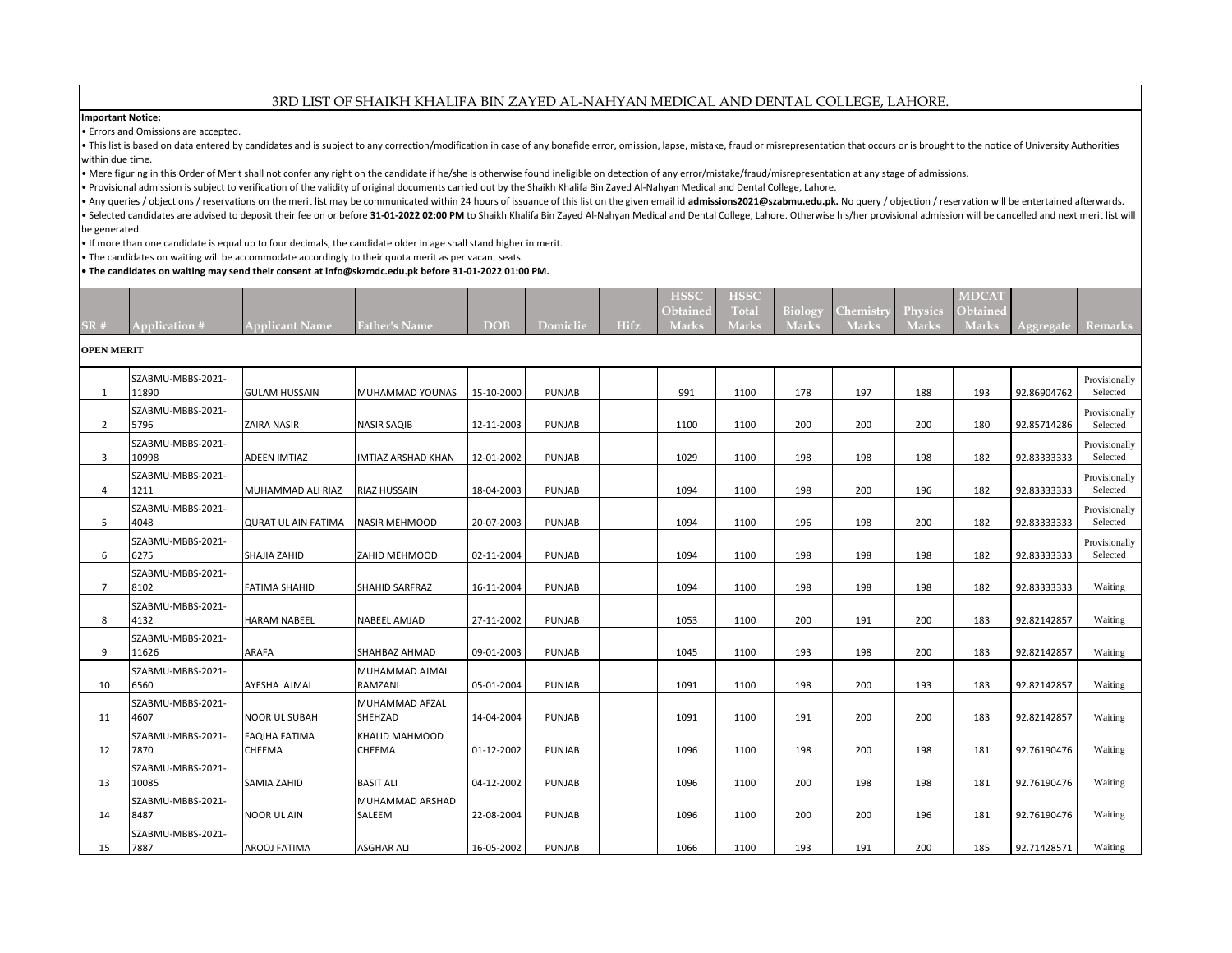| 16                 | SZABMU-MBBS-2021-<br>5385  | AYESHA JAVED                      | JAVED IQBAL                   | 22-02-2003 | PUNJAB                   |          | 1098 | 1100 | 198 | 200 | 200 | 180 | 92.69047619 | Waiting                   |
|--------------------|----------------------------|-----------------------------------|-------------------------------|------------|--------------------------|----------|------|------|-----|-----|-----|-----|-------------|---------------------------|
| 17                 | SZABMU-MBBS-2021-<br>10274 | MUHAMMAD<br>ABDULLAH              | MUHAMMAD IKRAM                | 05-10-2003 | PUNJAB                   | 10.90909 | 1044 | 1100 | 193 | 200 | 191 | 181 | 92.6709956  | Waiting                   |
| 18                 | SZABMU-MBBS-2021-<br>11840 | MUHAMMAD KHUBAIB<br><b>JAVAID</b> | MUHAMMAD JAVAID               | 11-06-2003 | PUNJAB                   |          | 1092 | 1100 | 196 | 198 | 198 | 182 | 92.66666667 | Waiting                   |
| 19                 | SZABMU-MBBS-2021-<br>6257  | MUHAMMAD ASIF<br>NAWAZ            | KHALID NAWAZ                  | 24-12-2002 | PUNJAB                   |          | 1059 | 1100 | 196 | 200 | 193 | 183 | 92.6547619  | Waiting                   |
| AJK                |                            |                                   |                               |            |                          |          |      |      |     |     |     |     |             |                           |
| 1                  | SZABMU-MBBS-2021-<br>1314  | <b>DAUD UR REHMAN</b>             | WAHEED UR REHMAN              | 04-01-2002 | AJK                      |          | 1066 | 1100 | 187 | 191 | 185 | 187 | 91.44047619 | Provisionally<br>Selected |
| $\overline{2}$     | SZABMU-MBBS-2021-<br>1464  | <b>UMER KHALIL</b>                | MOHAMMAD KHALIL               | 01-09-2002 | AJK                      |          | 1020 | 1100 | 187 | 198 | 187 | 183 | 91.23809524 | Waiting                   |
| 3                  | SZABMU-MBBS-2021-<br>6735  | <b>HUDA KHAN</b>                  | SARFRAZ KHAN                  | 23-04-2003 | AJK                      |          | 1080 | 1100 | 189 | 200 | 191 | 179 | 90.95238095 | Waiting                   |
| 4                  | SZABMU-MBBS-2021-<br>9428  | MUHAMMAD UMER<br>SULEMAN          | MUHAMMAD SULEMAN   22-01-2003 |            | AJK                      |          | 997  | 1100 | 191 | 196 | 191 | 179 | 90.78571429 | Waiting                   |
| 5                  | SZABMU-MBBS-2021-<br>1872  | <b>BABAR HUSSAIN</b>              | GHULAM GHOUS                  | 23-05-2002 | AJK                      |          | 1032 | 1100 | 183 | 200 | 189 | 181 | 90.76190476 | Waiting                   |
| 6                  | SZABMU-MBBS-2021-<br>4327  | ASMA FAROOQ                       | FAROOQ AHMED                  | 17-08-2003 | AJK                      |          | 1082 | 1100 | 193 | 193 | 196 | 177 | 90.64285714 | Waiting                   |
| $\overline{7}$     | SZABMU-MBBS-2021-<br>2994  | MUHAMMAD ALI<br>SUBHANI           | GHULAM MUSTAFA                | 05-12-2003 | AJK                      |          | 1076 | 1100 | 189 | 200 | 187 | 179 | 90.61904762 | Waiting                   |
| 8                  | SZABMU-MBBS-2021-<br>3235  | <b>AMNA NOREEN</b>                | AFTAB AHMED ABBASI            | 22-07-2003 | AJK                      | 10.909   | 1082 | 1100 | 193 | 189 | 200 | 173 | 90.59955952 | Waiting                   |
| 9                  | SZABMU-MBBS-2021-<br>13141 | SAMEEN MUNIR                      | SAMEEN MUNIR                  | 15-02-2003 | AJK                      |          | 1078 | 1100 | 189 | 198 | 191 | 178 | 90.54761905 | Waiting                   |
| 10                 | SZABMU-MBBS-2021-<br>9202  | SAJJAL FATIMA                     | CH. ABDUL REHMAN              | 11-07-2002 | AJK                      |          | 1047 | 1100 | 196 | 200 | 193 | 174 | 90.51190476 | Waiting                   |
| <b>BALOCHISTAN</b> |                            |                                   |                               |            |                          |          |      |      |     |     |     |     |             |                           |
| 1                  | SZABMU-MBBS-2021-<br>9879  | SOHAIB AZIZ                       | AFTAB AHMAD                   | 28-12-2003 | <b>BALOCHISTAN</b>       |          | 990  | 1100 | 94  | 93  | 93  | 182 | 90          | Provisionally<br>Selected |
| $\overline{2}$     | SZABMU-MBBS-2021-<br>9840  | MUHAMMAD NADEEM                   | MUHAMMAD SALAH                | 18-09-2002 | <b>BALOCHISTAN</b>       |          | 1029 | 1100 | 178 | 191 | 180 | 182 | 89.08333333 | Provisionally<br>Selected |
| 3                  | SZABMU-MBBS-2021-<br>3930  | ANAUM                             | SHAUKAT ALI                   | 18-12-2002 | <b>BALOCHISTAN</b>       |          | 1066 | 1100 | 185 | 200 | 185 | 174 | 88.92857143 | Waiting                   |
| 4                  | SZABMU-MBBS-2021-<br>3221  | HAMNA ZAHID                       | ZAHID PERVEZ                  | 07-07-2001 | <b>BALOCHISTAN</b>       |          | 1083 | 1100 | 196 | 198 | 189 | 168 | 88.58333333 | Waiting                   |
| 5                  | SZABMU-MBBS-2021-<br>5659  | FATIMA MUFEEZ                     | MUFEEZ AHMAD                  | 18-08-2004 | <b>BALOCHISTAN</b>       |          | 1080 | 1100 | 189 | 200 | 191 | 169 | 88.57142857 | Waiting                   |
| 6                  | SZABMU-MBBS-2021-<br>2281  | SAMREEN                           | ZAMIN ALI                     | 16-10-2002 | <b>BALOCHISTAN</b>       |          | 1072 | 1100 | 189 | 185 | 198 | 171 | 88.38095238 | Waiting                   |
| $\overline{7}$     | SZABMU-MBBS-2021-<br>4483  | SHANO SHERANI                     | SAYED AKBAR                   | 01-07-2003 | <b>BALOCHISTAN</b>       |          | 1074 | 1100 | 193 | 196 | 185 | 170 | 88.30952381 | Waiting                   |
|                    | SZABMU-MBBS-2021-          |                                   |                               |            |                          |          |      |      |     |     |     |     |             |                           |
| 8                  | 11539                      | <b>NASEEB ULLAH</b>               | <b>FATEH KHAN</b>             |            | 10-10-2002   BALOCHISTAN |          | 1080 | 1100 | 187 | 193 | 200 | 167 | 88.0952381  | Waiting                   |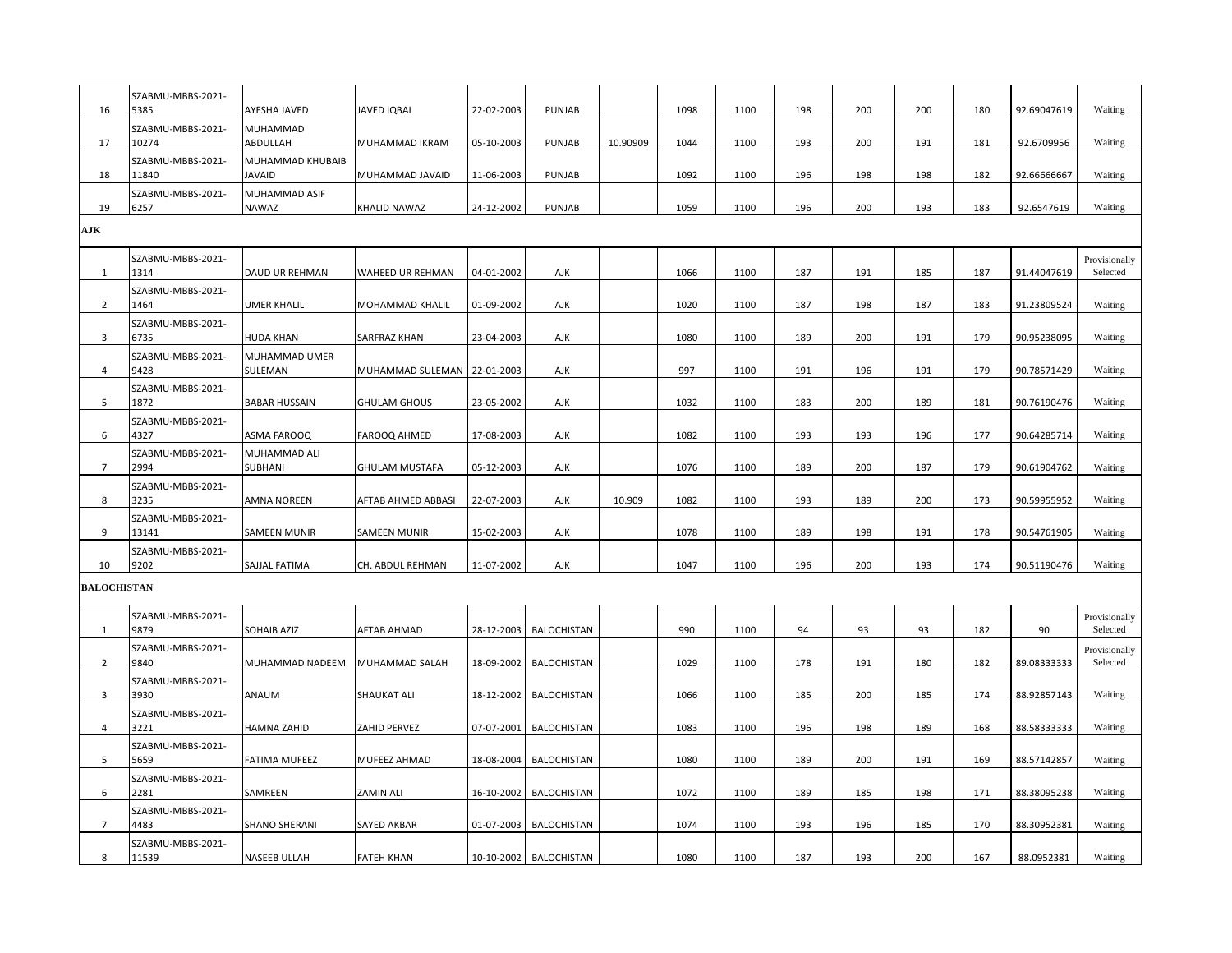| 9                 | SZABMU-MBBS-2021-<br>2694  | ANS AHMED                     | JAN MUHAMMAD          | 03-03-2003 | <b>BALOCHISTAN</b> | 1062 | 1100 | 185 | 187 | 196 | 171 | 88.04761905 | Waiting                   |
|-------------------|----------------------------|-------------------------------|-----------------------|------------|--------------------|------|------|-----|-----|-----|-----|-------------|---------------------------|
|                   | SZABMU-MBBS-2021-          |                               |                       |            |                    |      |      |     |     |     |     |             |                           |
| 10<br><b>FATA</b> | 11682                      | <b>FEROZ KHAN</b>             | <b>BALOCH KHAN</b>    | 28-09-2003 | BALOCHISTAN        | 1072 | 1100 | 189 | 196 | 187 | 169 | 87.9047619  | Waiting                   |
|                   |                            |                               |                       |            |                    |      |      |     |     |     |     |             |                           |
| $\mathbf{1}$      | SZABMU-MBBS-2021-<br>6186  | ZAKIR ULLAH                   | STANA GUL             | 17-10-1999 | <b>FATA</b>        | 946  | 1100 | 197 | 185 | 187 | 173 | 88.60714286 | Provisionally<br>Selected |
| $\overline{c}$    | SZABMU-MBBS-2021-<br>10320 | <b>ABRAR AHMAD</b>            | AFTAB AHMAD           | 21-05-1999 | <b>FATA</b>        | 1033 | 1100 | 195 | 196 | 194 | 167 | 88.51190476 | Provisionally<br>Selected |
| 3                 | SZABMU-MBBS-2021-<br>1654  | SHAMS UL ARFEEN               | <b>GHULAM YOUSAF</b>  | 30-11-2003 | <b>FATA</b>        | 1081 | 1100 | 196 | 196 | 189 | 168 | 88.41666667 | Waiting                   |
| $\overline{4}$    | SZABMU-MBBS-2021-<br>2275  | <b>NASREEN KHAN</b>           | KHAN BADSHAH          | 25-04-2001 | <b>FATA</b>        | 986  | 1100 | 195 | 195 | 193 | 167 | 88.3452381  | Waiting                   |
| 5                 | SZABMU-MBBS-2021-<br>9572  | AFRASIAB WAZIR                | MUHAMMAD AYAZ<br>KHAN | 28-03-2004 | <b>FATA</b>        | 1042 | 1100 | 186 | 180 | 190 | 176 | 88.23809524 | Waiting                   |
| 6                 | SZABMU-MBBS-2021-<br>14157 | <b>RAFI ULLAH</b>             | KHAISTA KHAN          | 13-06-2000 | <b>FATA</b>        | 957  | 1100 | 181 | 183 | 185 | 177 | 87.89285714 | Waiting                   |
| GB                |                            |                               |                       |            |                    |      |      |     |     |     |     |             |                           |
| $\mathbf{1}$      | SZABMU-MBBS-2021-<br>2580  | MUHAMMAD TAHA                 | MUHAMMAD QASIM        | 24-10-2003 | GB                 | 1004 | 1100 | 94  | 93  | 93  | 179 | 89.28571429 | Provisionally<br>Selected |
| 2                 | SZABMU-MBBS-2021-<br>10072 | RAZI ULLAH BAIG               | SHARIF ULLAH          | 29-12-2004 | GB                 | 1090 | 1100 | 198 | 196 | 196 | 168 | 89.16666667 | Provisionally<br>Selected |
| 3                 | SZABMU-MBBS-2021-<br>1379  | RUBINA MARYAM                 | MUHAMMAD NASEEM       | 30-06-2003 | GB                 | 988  | 1100 | 178 | 185 | 199 | 176 | 88.73809524 | Waiting                   |
| $\overline{4}$    | SZABMU-MBBS-2021-<br>9875  | SIKANDAR EHSAN                | EHSAN ALI             | 08-01-2000 | GB                 | 954  | 1100 | 191 | 190 | 186 | 174 | 88.67857143 | Waiting                   |
| 5                 | SZABMU-MBBS-2021-<br>11458 | NOOR UL AYN HAIDER            | <b>JAVED IQBAL</b>    | 09-09-2003 | GB                 | 1087 | 1100 | 197 | 195 | 195 | 166 | 88.44047619 | Waiting                   |
| 6                 | SZABMU-MBBS-2021-<br>7572  | EJAZ HUSSAIN IRFANI           | ABDUL KHAN            | 05-03-2002 | GB                 | 925  | 1100 | 193 | 185 | 173 | 178 | 88.29761905 | Waiting                   |
| $\overline{7}$    | SZABMU-MBBS-2021-<br>2585  | <b>SARA NASEEM</b>            | MUHAMMAD NASEEM       | 29-06-2004 | GB                 | 988  | 1100 | 195 | 187 | 183 | 173 | 88.27380952 | Waiting                   |
| 8                 | SZABMU-MBBS-2021-<br>7278  | AROOJ FATIMA                  | WAZIR ZULFIQAR ALI    | 15-02-2004 | GB                 | 1076 | 1100 | 193 | 196 | 187 | 169 | 88.23809524 | Waiting                   |
| 9                 | SZABMU-MBBS-2021-<br>7701  | SYEDA MARYAM<br><b>MOSAVI</b> | SYED MUSTAFA SHAH     | 21-01-2000 | GB                 | 978  | 1100 | 189 | 189 | 185 | 173 | 88.10714286 | Waiting                   |
| 10                | SZABMU-MBBS-2021-<br>1073  | <b>SAFIA QURBAN</b>           | <b>QURBAN SHAH</b>    | 01-04-2002 | GB                 | 973  | 1100 | 186 | 188 | 193 | 171 | 87.96428571 | Waiting                   |
|                   | <b>KHYBER PAKHTUNKHWA</b>  |                               |                       |            |                    |      |      |     |     |     |     |             |                           |
| 1                 | SZABMU-MBBS-2021-<br>3142  | <b>HASSAN NIAZ</b>            | NIAZ MUHAMMAD         | 09-07-2003 | <b>KPK</b>         | 990  | 1100 | 94  | 93  | 93  | 184 | 90.47619048 | Provisionally<br>Selected |
| $\overline{2}$    | SZABMU-MBBS-2021-<br>9617  | <b>AURFA HASSAN</b>           | NIAZ SARDAR HASSAN    | 12-02-2002 | KPK                | 1001 | 1100 | 191 | 196 | 190 | 177 | 90.22619048 | Provisionally<br>Selected |
| 3                 | SZABMU-MBBS-2021-<br>7980  | ALISHBA MAJEED                | ABDUL MAJEED KHAN     | 01-08-2000 | KPK                | 1020 | 1100 | 193 | 193 | 190 | 177 | 90.14285714 | Provisionally<br>Selected |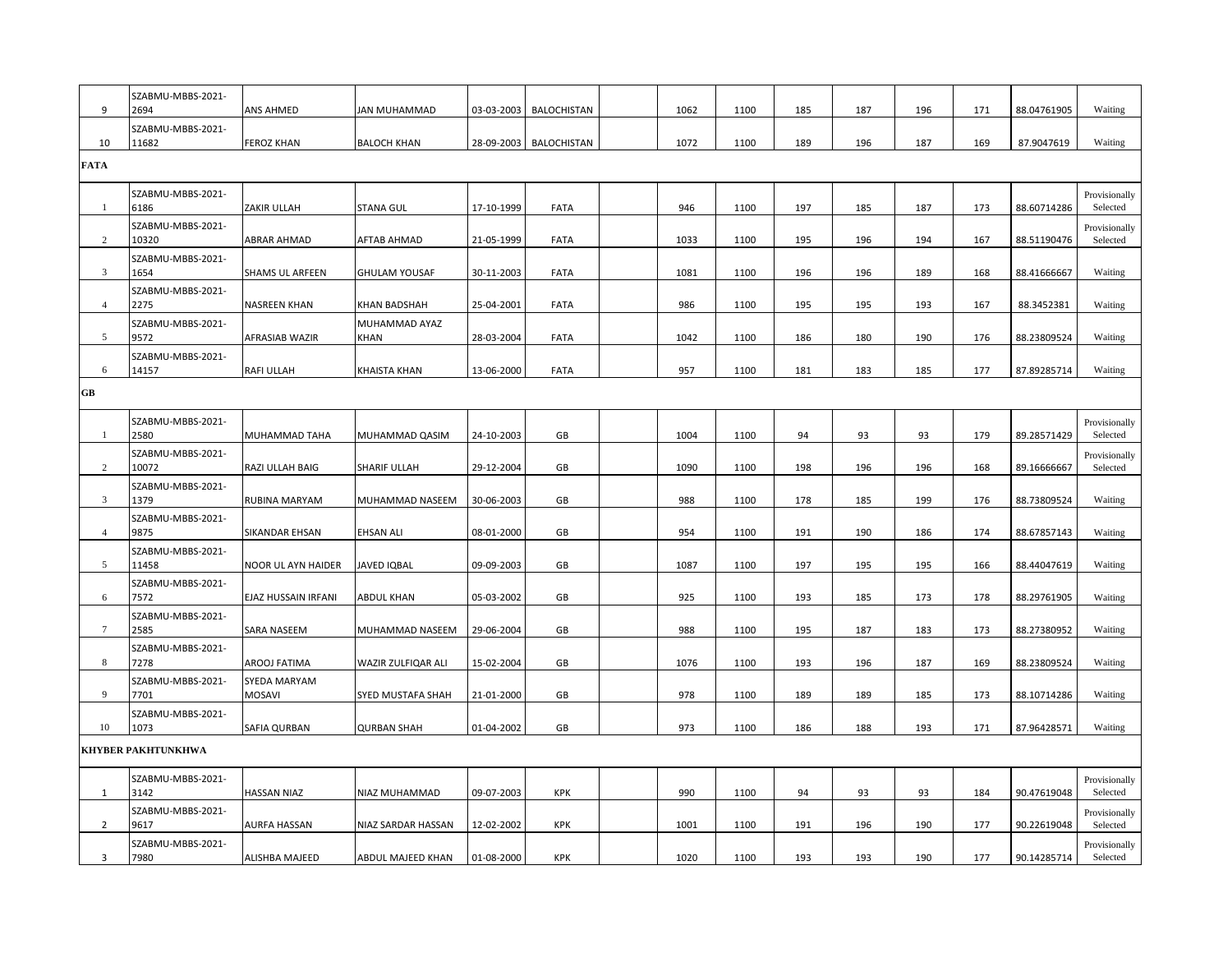| $\overline{4}$ | SZABMU-MBBS-2021-<br>7323  | JUNAID AHMAD                   | <b>ABDUL MALIK</b>        | 11-05-2000 | <b>KPK</b>    | 987  | 1100 | 187 | 180 | 194 | 182 | 90.08333333 | Provisionally<br>Selected |
|----------------|----------------------------|--------------------------------|---------------------------|------------|---------------|------|------|-----|-----|-----|-----|-------------|---------------------------|
| 5              | SZABMU-MBBS-2021-<br>6804  | SYEDA SARAH JAMAL              | SYED JAMAL UD DIN         | 04-02-2002 | <b>KPK</b>    | 1039 | 1100 | 198 | 194 | 200 | 171 | 90.04761905 | Provisionally<br>Selected |
| 6              | SZABMU-MBBS-2021-<br>1724  | <b>MOMIN KHAN</b>              | NISAR MUHAMMAD            | 27-10-2002 | <b>KPK</b>    | 1036 | 1100 | 184 | 184 | 184 | 185 | 90.04761905 | Provisionally<br>Selected |
| $\overline{7}$ | SZABMU-MBBS-2021-<br>8358  | SUMAIYA MAQSOOD                | MAQSOOD AHMED             | 18-12-1999 | KPK           | 982  | 1100 | 196 | 179 | 196 | 178 | 89.96428571 | Provisionally<br>Selected |
| 8              | SZABMU-MBBS-2021-<br>4762  | NOOR-UL-HUDA JUNAID<br>ABBASI  | JUNAID AHMED ABBASI       | 06-11-2002 | KPK           | 1091 | 1100 | 193 | 200 | 198 | 171 | 89.96428571 | Provisionally<br>Selected |
| 9              | SZABMU-MBBS-2021-<br>1061  | SHAFAQ FAHEEM                  | MUHAMMAD FAHEEM           | 27-01-2004 | <b>KPK</b>    | 1071 | 1100 | 185 | 193 | 193 | 178 | 89.96428571 | Waiting                   |
| 10             | SZABMU-MBBS-2021-<br>10208 | AREEBA EEMAN AHMAD<br>ABBASI   | NISAR AHMAD ABBASI        | 01-08-2005 | KPK           | 1089 | 1100 | 193 | 198 | 198 | 171 | 89.79761905 | Waiting                   |
| 11             | SZABMU-MBBS-2021-<br>1174  | FAISAL SHAFAQAT                | SHAFAQAT ULLAH            | 11-07-2002 | <b>KPK</b>    | 966  | 1100 | 186 | 192 | 188 | 179 | 89.78571429 | Waiting                   |
| 12             | SZABMU-MBBS-2021-<br>11484 | SIKANDAR HAYAT                 | KHIZAR HAYAT              | 31-07-2003 | KPK           | 1080 | 1100 | 194 | 194 | 192 | 174 | 89.76190476 | Waiting                   |
| 13             | SZABMU-MBBS-2021-<br>3996  | <b>FATIMA ALI</b>              | <b>JAN ALI</b>            | 01-10-2001 | <b>KPK</b>    | 988  | 1100 | 193 | 185 | 193 | 177 | 89.72619048 | Waiting                   |
| 14             | SZABMU-MBBS-2021-<br>1582  | ABEERA FAROOQ                  | UMER FAROOQ               | 09-08-2003 | <b>KPK</b>    | 1079 | 1100 | 196 | 200 | 183 | 174 | 89.67857143 | Waiting                   |
| 15             | SZABMU-MBBS-2021-<br>4813  | SAREEN KAMRAN                  | MUHAMMAD KAMRAN<br>SAADAT | 10-02-2003 | <b>KPK</b>    | 1096 | 1100 | 200 | 200 | 196 | 168 | 89.66666667 | Waiting                   |
| 16             | SZABMU-MBBS-2021-<br>8515  | PALWASHA ASGHAR                | ASGHAR MUHAMMAD           | 17-08-1998 | KPK           | 1005 | 1100 | 198 | 195 | 197 | 170 | 89.64285714 | Waiting                   |
| <b>PUNJAB</b>  |                            |                                |                           |            |               |      |      |     |     |     |     |             |                           |
| -1             | SZABMU-MBBS-2021-<br>8102  | <b>FATIMA SHAHID</b>           | SHAHID SARFRAZ            | 16-11-2004 | <b>PUNJAB</b> | 1094 | 1100 | 198 | 198 | 198 | 182 | 92.83333333 | Provisionally<br>Selected |
| 2              | SZABMU-MBBS-2021-<br>4132  | <b>HARAM NABEEL</b>            | NABEEL AMJAD              | 27-11-2002 | PUNJAB        | 1053 | 1100 | 200 | 191 | 200 | 183 | 92.82142857 | Provisionally<br>Selected |
| 3              | SZABMU-MBBS-2021-<br>11626 | ARAFA                          | SHAHBAZ AHMAD             | 09-01-2003 | <b>PUNJAB</b> | 1045 | 1100 | 193 | 198 | 200 | 183 | 92.82142857 | Provisionally<br>Selected |
| $\overline{4}$ | SZABMU-MBBS-2021-<br>6560  | AYESHA AJMAL                   | MUHAMMAD AJMAL<br>RAMZANI | 05-01-2004 | PUNJAB        | 1091 | 1100 | 198 | 200 | 193 | 183 | 92.82142857 | Provisionally<br>Selected |
| 5              | SZABMU-MBBS-2021-<br>4607  | <b>NOOR UL SUBAH</b>           | MUHAMMAD AFZAL<br>SHEHZAD | 14-04-2004 | PUNJAB        | 1091 | 1100 | 191 | 200 | 200 | 183 | 92.82142857 | Provisionally<br>Selected |
| 6              | SZABMU-MBBS-2021-<br>7870  | <b>FAQIHA FATIMA</b><br>CHEEMA | KHALID MAHMOOD<br>CHEEMA  | 01-12-2002 | PUNJAB        | 1096 | 1100 | 198 | 200 | 198 | 181 | 92.76190476 | Provisionally<br>Selected |
| $\overline{7}$ | SZABMU-MBBS-2021-<br>10085 | SAMIA ZAHID                    | <b>BASIT ALI</b>          | 04-12-2002 | PUNJAB        | 1096 | 1100 | 200 | 198 | 198 | 181 | 92.76190476 | Provisionally<br>Selected |
| 8              | SZABMU-MBBS-2021-<br>8487  | NOOR UL AIN                    | MUHAMMAD ARSHAD<br>SALEEM | 22-08-2004 | PUNJAB        | 1096 | 1100 | 200 | 200 | 196 | 181 | 92.76190476 | Provisionally<br>Selected |
| 9              | SZABMU-MBBS-2021-<br>7887  | AROOJ FATIMA                   | ASGHAR ALI                | 16-05-2002 | PUNJAB        | 1066 | 1100 | 193 | 191 | 200 | 185 | 92.71428571 | Provisionally<br>Selected |
| 10             | SZABMU-MBBS-2021-<br>5385  | AYESHA JAVED                   | JAVED IQBAL               | 22-02-2003 | <b>PUNJAB</b> | 1098 | 1100 | 198 | 200 | 200 | 180 | 92.69047619 | Provisionally<br>Selected |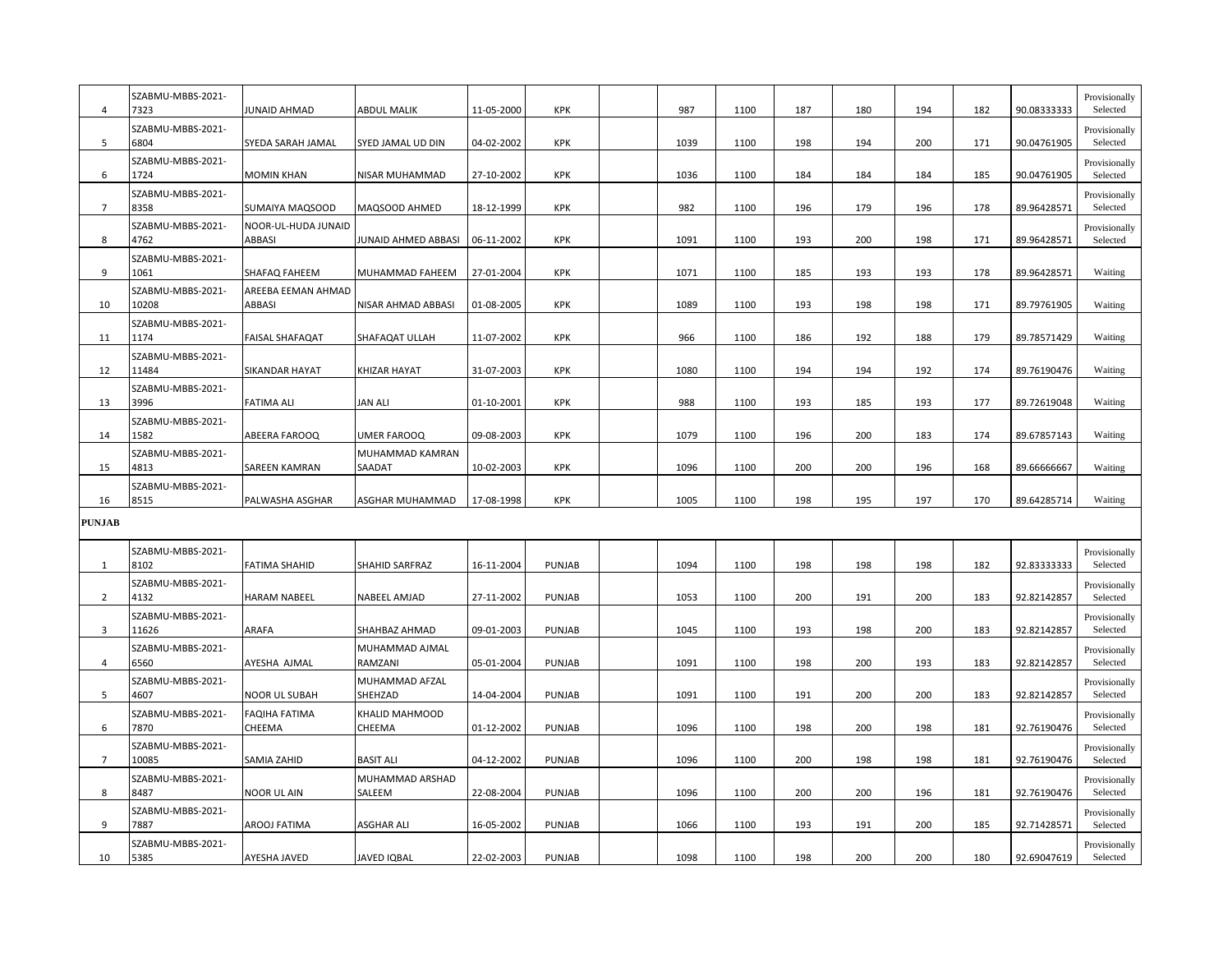| 11 | SZABMU-MBBS-2021-<br>10274 | MUHAMMAD<br>ABDULLAH              | MUHAMMAD IKRAM                    | 05-10-2003 | PUNJAB        | 10.90909 | 1044 | 1100 | 193 | 200 | 191 | 181 | 92.6709956  | Provisionally<br>Selected |
|----|----------------------------|-----------------------------------|-----------------------------------|------------|---------------|----------|------|------|-----|-----|-----|-----|-------------|---------------------------|
| 12 | SZABMU-MBBS-2021-<br>11840 | MUHAMMAD KHUBAIB<br><b>JAVAID</b> | MUHAMMAD JAVAID                   | 11-06-2003 | PUNJAB        |          | 1092 | 1100 | 196 | 198 | 198 | 182 | 92.66666667 | Provisionally<br>Selected |
| 13 | SZABMU-MBBS-2021-<br>6257  | MUHAMMAD ASIF<br><b>NAWAZ</b>     | KHALID NAWAZ                      | 24-12-2002 | PUNJAB        |          | 1059 | 1100 | 196 | 200 | 193 | 183 | 92.6547619  | Provisionally<br>Selected |
| 14 | SZABMU-MBBS-2021-<br>8504  | KHANSA                            | <b>IFTIKHAR MEHMOOD</b><br>SHAHID | 16-07-2003 | PUNJAB        |          | 1028 | 1100 | 194 | 198 | 197 | 183 | 92.6547619  | Provisionally<br>Selected |
| 15 | SZABMU-MBBS-2021-<br>5857  | <b>MAHNOOR FATIMA</b>             | <b>NAEEM IRFAN</b>                | 21-03-2001 | PUNJAB        |          | 1010 | 1100 | 193 | 197 | 196 | 184 | 92.64285714 | Provisionally<br>Selected |
| 16 | SZABMU-MBBS-2021-<br>6892  | <b>EMAN TARIQ</b>                 | TARIQ EHSAN                       | 27-02-2003 | PUNJAB        |          | 1065 | 1100 | 200 | 187 | 196 | 185 | 92.63095238 | Provisionally<br>Selected |
| 17 | SZABMU-MBBS-2021-<br>6387  | ANFAL BABAR SAEED                 | <b>BABAR SAEED</b>                | 03-07-2003 | PUNJAB        |          | 1043 | 1100 | 198 | 198 | 187 | 185 | 92.63095238 | Provisionally<br>Selected |
| 18 | SZABMU-MBBS-2021-<br>4113  | RAYYAN UR REHMAN<br>CHEEMA        | RAFAY UR REHMAN<br>CHEEMA         | 08-02-2004 | PUNJAB        |          | 1083 | 1100 | 187 | 198 | 198 | 185 | 92.63095238 | Provisionally<br>Selected |
| 19 | SZABMU-MBBS-2021-<br>6684  | MUHAMMAD AHMAD<br><b>KHAN</b>     | MUHAMMAD AMJAD<br><b>KHAN</b>     | 30-12-2001 | PUNJAB        | 10.90909 | 1072 | 1100 | 187 | 198 | 187 | 185 | 92.62337655 | Provisionally<br>Selected |
| 20 | SZABMU-MBBS-2021-<br>6195  | KHUBAIB SHOUKAT                   | SHOUKAT ALI                       | 22-06-2002 | <b>PUNJAB</b> |          | 1100 | 1100 | 200 | 200 | 200 | 179 | 92.61904762 | Provisionally<br>Selected |
| 21 | SZABMU-MBBS-2021-<br>3990  | MUHAMMAD SHARIQUE<br>FAIZ         | FAIZ HUSSAIN SAJID                | 09-12-2003 | PUNJAB        |          | 1100 | 1100 | 200 | 200 | 200 | 179 | 92.61904762 | Provisionally<br>Selected |
| 22 | SZABMU-MBBS-2021-<br>9528  | <b>ALIHA SHABBIR</b>              | MUHAMMAD SHABBIR                  | 17-03-2004 | PUNJAB        |          | 1080 | 1100 | 191 | 198 | 191 | 186 | 92.61904762 | Provisionally<br>Selected |
| 23 | SZABMU-MBBS-2021-<br>8273  | ZAID ABDULLAH MALIK               | <b>MALIK REHMAT ULLAH</b><br>AWAN | 25-02-2004 | PUNJAB        | 10.90909 | 1089 | 1100 | 193 | 200 | 196 | 179 | 92.61147179 | Provisionally<br>Selected |
| 24 | SZABMU-MBBS-2021-<br>7850  | ARHAM IMRAN                       | <b>IMRAN SOHAIL</b>               | 14-08-2002 | PUNJAB        |          | 1072 | 1100 | 198 | 196 | 200 | 181 | 92.5952381  | Provisionally<br>Selected |
| 25 | SZABMU-MBBS-2021-<br>12485 | MUHAMMAD ZAEEM<br>HASSAN          | FIAZ UL HASSAN                    | 04-12-2003 | PUNJAB        |          | 1074 | 1100 | 185 | 196 | 193 | 188 | 92.5952381  | Provisionally<br>Selected |
| 26 | SZABMU-MBBS-2021-<br>1322  | MUHAMMAD HAROON<br>KHAN           | MUHAMMAD KASHIF<br>MUKHTIAR       | 20-09-2002 | PUNJAB        |          | 1063 | 1100 | 200 | 198 | 193 | 182 | 92.58333333 | Provisionally<br>Selected |
| 27 | SZABMU-MBBS-2021-<br>1589  | SYED ZAKRIA ALI SHAH              | MOAZAM ALI                        | 28-02-2005 | PUNJAB        |          | 1041 | 1100 | 198 | 190 | 200 | 183 | 92.57142857 | Provisionally<br>Selected |
| 28 | SZABMU-MBBS-2021-<br>12946 | <b>HUZAIFA TARIQ</b>              | MUHAMMAD TARIQ<br>FAREED          | 20-04-2001 | PUNJAB        |          | 1053 | 1100 | 193 | 196 | 196 | 184 | 92.55952381 | Provisionally<br>Selected |
| 29 | SZABMU-MBBS-2021-<br>9192  | <b>ZAIGHAM ABBAS</b><br>ANWAR     | MUHAMMAD ANWAR                    | 03-05-2001 | PUNJAB        |          | 1085 | 1100 | 196 | 193 | 196 | 184 | 92.55952381 | Provisionally<br>Selected |
| 30 | SZABMU-MBBS-2021-<br>9249  | RAI JANNAT NOOR                   | RAI MANZOOR HUSSAIN               | 17-12-2003 | PUNJAB        |          | 1031 | 1100 | 196 | 193 | 196 | 184 | 92.55952381 | Provisionally<br>Selected |
| 31 | SZABMU-MBBS-2021-<br>8467  | <b>MOIZ AHMAD</b>                 | RANA HAFEEZ AHMAD                 | 15-05-2003 | PUNJAB        |          | 1044 | 1100 | 200 | 196 | 180 | 187 | 92.52380952 | Provisionally<br>Selected |
| 32 | SZABMU-MBBS-2021-<br>2598  | JALEED KHAN                       | FAZAL UR REHMAN<br>KHAN           | 11-06-2003 | PUNJAB        |          | 1076 | 1100 | 185 | 198 | 193 | 187 | 92.52380952 | Provisionally<br>Selected |
| 33 | SZABMU-MBBS-2021-<br>3043  | MUHAMMAD AQEEL                    | MUHAMMAD ASHRAF<br>TOOR           | 01-08-2000 | PUNJAB        | 10.90909 | 1035 | 1100 | 189 | 200 | 196 | 180 | 92.51623369 | Provisionally<br>Selected |
| 34 | SZABMU-MBBS-2021-<br>12201 | NIMRA ZAWAR KHAN                  | MUHAMMAD ZAWAR                    | 22-05-2002 | <b>PUNJAB</b> |          | 1040 | 1100 | 186 | 193 | 194 | 188 | 92.51190476 | Provisionally<br>Selected |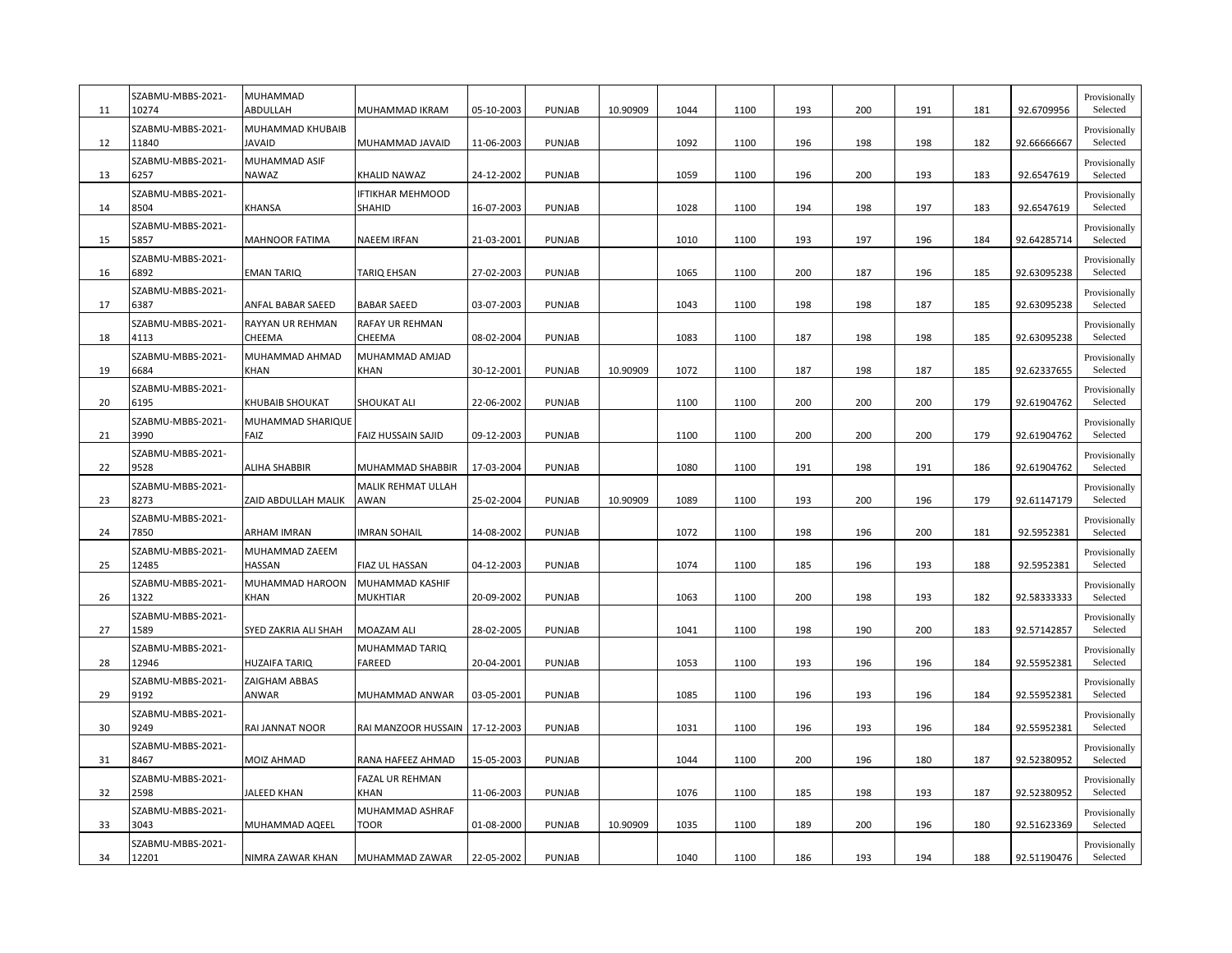| 35 | SZABMU-MBBS-2021-<br>11378 | HAFIZ MUHAMMAD<br>ABUZAR           | MUHAMMAD<br>MUAZZAM                | 01-05-2003 | <b>PUNJAB</b> | 10.90909 | 1082 | 1100 | 193 | 191 | 198 | 181 | 92.50432893 | Provisionally<br>Selected |
|----|----------------------------|------------------------------------|------------------------------------|------------|---------------|----------|------|------|-----|-----|-----|-----|-------------|---------------------------|
| 36 | SZABMU-MBBS-2021-<br>6634  | RAMLA AZIZ                         | MUSHTAQ AHMAD                      | 15-04-2002 | PUNJAB        |          | 1035 | 1100 | 189 | 200 | 198 | 183 | 92.48809524 | Provisionally<br>Selected |
| 37 | SZABMU-MBBS-2021-<br>3622  | MUHAMMAD ZAIN<br>KHAN              | MUHAMMAD ZUBAIR<br>KHAN            | 01-05-2002 | PUNJAB        |          | 1057 | 1100 | 198 | 200 | 189 | 183 | 92.48809524 | Waiting                   |
| 38 | SZABMU-MBBS-2021-<br>6714  | ARHUM AJAZ                         | AJAZ AHMAD                         | 22-10-2002 | PUNJAB        |          | 1087 | 1100 | 191 | 198 | 198 | 183 | 92.48809524 | Waiting                   |
| 39 | SZABMU-MBBS-2021-<br>10273 | LARAIB ASHRAF                      | MUHAMMAD ASHRAF                    | 30-11-2002 | PUNJAB        |          | 1031 | 1100 | 196 | 200 | 191 | 183 | 92.48809524 | Waiting                   |
| 40 | SZABMU-MBBS-2021-<br>3331  | MEHROZ AMAN NIAZI                  | AMAN ULLAH KHAN                    | 26-11-2003 | PUNJAB        |          | 1087 | 1100 | 200 | 196 | 191 | 183 | 92.48809524 | Waiting                   |
| 41 | SZABMU-MBBS-2021-<br>2002  | AYESHA NAEEM AAMIR                 | MUHAMMAD NAEEM<br>AAMIR            | 01-02-2003 | PUNJAB        |          | 1084 | 1100 | 193 | 191 | 200 | 184 | 92.47619048 | Waiting                   |
| 42 | SZABMU-MBBS-2021-<br>6198  | UMAR SOHAIL                        | SOHAIL AHMED<br>SIDDIQUI           | 01-09-2003 | PUNJAB        |          | 1084 | 1100 | 193 | 198 | 193 | 184 | 92.47619048 | Waiting                   |
| 43 | SZABMU-MBBS-2021-<br>8144  | MUHAMMAD ZEESHAN<br>MATEEN         | TALIB HUSSAIN                      | 22-07-2003 | PUNJAB        |          | 1017 | 1100 | 187 | 198 | 196 | 185 | 92.46428571 | Waiting                   |
| 44 | SZABMU-MBBS-2021-<br>4544  | FASIH KHALIL UR<br>REHMAN          | KHALIL UR REHMAN                   | 23-09-2003 | PUNJAB        |          | 1051 | 1100 | 196 | 172 | 193 | 192 | 92.46428571 | Waiting                   |
| 45 | SZABMU-MBBS-2021-<br>9663  | MUHAMMAD ABDUL<br>MUQTADIR QURESHI | AZIZ AHMAD QURESHI                 | 29-01-2003 | PUNJAB        |          | 1098 | 1100 | 200 | 200 | 198 | 179 | 92.45238095 | Waiting                   |
| 46 | SZABMU-MBBS-2021-<br>11328 | BAREERA WAJAHAT                    | <b>WAJAHAT ALI</b>                 | 27-11-2003 | PUNJAB        |          | 1092 | 1100 | 196 | 200 | 196 | 181 | 92.42857143 | Waiting                   |
| 47 | SZABMU-MBBS-2021-<br>4927  | AMNA TOSEEF                        | <b>CHOUDARY TOSEEF</b><br>ANWAR    | 24-08-2004 | PUNJAB        |          | 1092 | 1100 | 196 | 196 | 200 | 181 | 92.42857143 | Waiting                   |
| 48 | SZABMU-MBBS-2021-<br>8140  | SYED MUHAMMAD<br>NAQVI             | SYED AKHTAR HASSAN<br><b>NAQVI</b> | 02-01-2003 | PUNJAB        |          | 1089 | 1100 | 193 | 200 | 196 | 182 | 92.41666667 | Waiting                   |
| 49 | SZABMU-MBBS-2021-<br>1908  | ABEEHA FATIMA                      | <b>ABDUL HAYEE</b><br>CHOUDARY     | 22-02-2001 | PUNJAB        |          | 1018 | 1100 | 196 | 170 | 200 | 190 | 92.4047619  | Waiting                   |
| 50 | SZABMU-MBBS-2021-<br>12742 | KAMRAN SHAHID                      | MUHAMMAD SHAHID                    | 15-06-2007 | PUNJAB        |          | 1083 | 1100 | 196 | 198 | 189 | 184 | 92.39285714 | Waiting                   |
| 51 | SZABMU-MBBS-2021-<br>6891  | ABDUL WAHAB                        | MUHAMMAD AZAM                      | 05-03-2003 | PUNJAB        |          | 1100 | 1100 | 200 | 200 | 200 | 178 | 92.38095238 | Waiting                   |
| 52 | SZABMU-MBBS-2021-<br>8135  | MUHAMMAD RAZI<br>AHMAD             | <b>ABDUL RASHID</b>                | 06-11-2003 | PUNJAB        | 10.90909 | 1066 | 1100 | 198 | 200 | 198 | 178 | 92.38095238 | Waiting                   |
| 53 | SZABMU-MBBS-2021-<br>13128 | MUHAMMAD REHAN<br>RASHEED          | ABDUL RASHID                       | 03-03-2004 | PUNJAB        |          | 1100 | 1100 | 200 | 200 | 200 | 178 | 92.38095238 | Waiting                   |
| 54 | SZABMU-MBBS-2021-<br>9966  | <b>HAMILE RAZA</b>                 | CH ASIM RAZA                       | 02-12-2002 | PUNJAB        |          | 1050 | 1100 | 200 | 196 | 198 | 180 | 92.35714286 | Waiting                   |
| 55 | SZABMU-MBBS-2021-<br>12910 | MOHAMMAD SAAD<br>ULLAH             | NAZIR AHMAD JAVED                  | 05-05-2003 | PUNJAB        |          | 1046 | 1100 | 198 | 189 | 187 | 187 | 92.35714286 | Waiting                   |
| 56 | SZABMU-MBBS-2021-<br>1809  | TALHA MAQSOOD<br><b>BAJWA</b>      | MAQSOOD AHMAD                      | 14-05-2003 | PUNJAB        |          | 1094 | 1100 | 200 | 198 | 196 | 180 | 92.35714286 | Waiting                   |
| 57 | SZABMU-MBBS-2021-<br>7896  | AMNA DILBER                        | <b>DILBER KHAN</b>                 | 06-06-2003 | PUNJAB        |          | 1090 | 1100 | 196 | 200 | 198 | 180 | 92.35714286 | Waiting                   |
| 58 | SZABMU-MBBS-2021-<br>3914  | MUHAMMAD ARSLAN                    | <b>ALTAF HUSSAIN</b>               | 11-06-2003 | PUNJAB        |          | 1028 | 1100 | 196 | 200 | 198 | 180 | 92.35714286 | Waiting                   |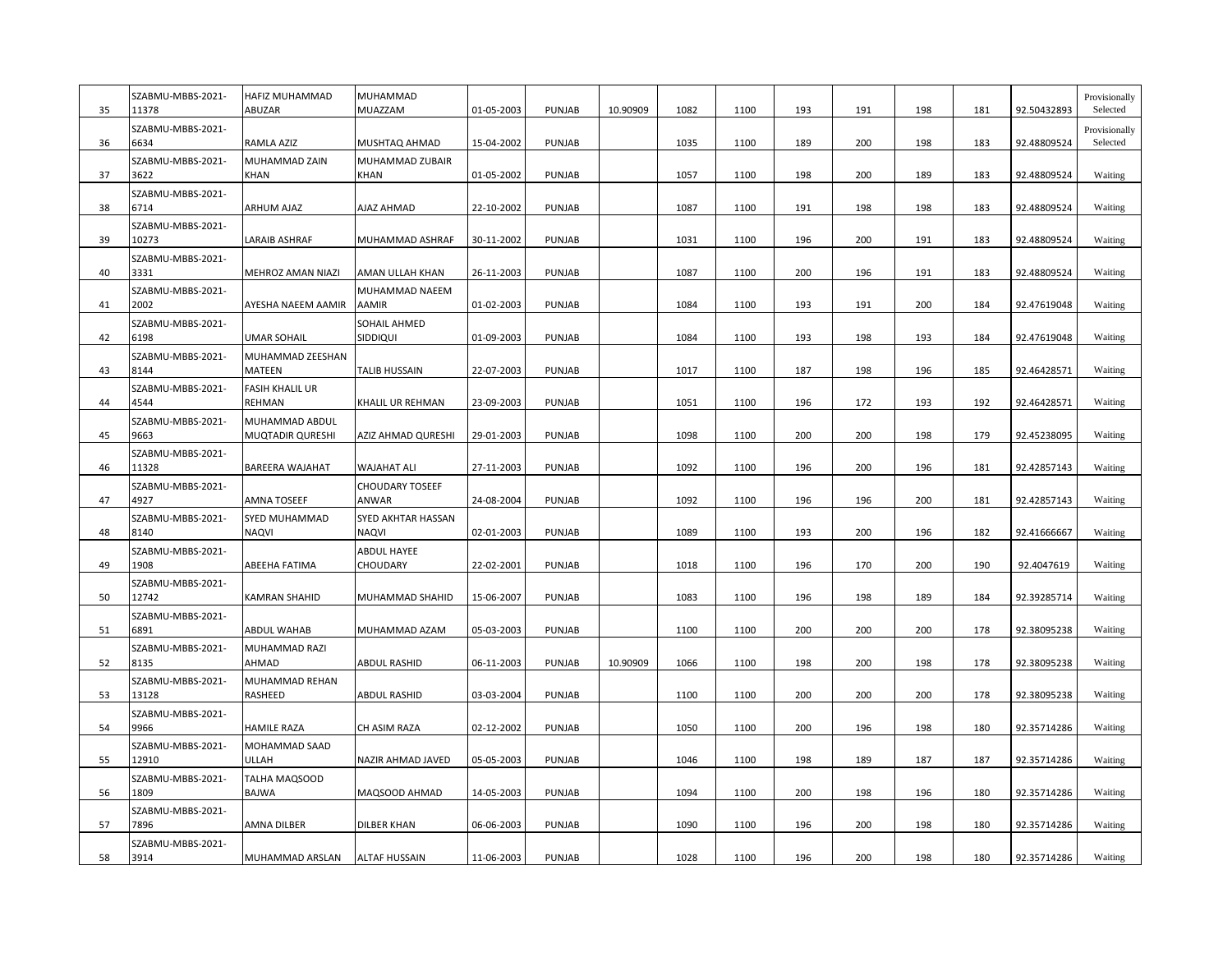| 59 | SZABMU-MBBS-2021-<br>5556  | ZAINAB ASLAM            | MUHAMMAD ASLAM                   | 05-08-2003 | <b>PUNJAB</b> |          | 1094 | 1100 | 198 | 198 | 198 | 180 | 92.35714286 | Waiting |
|----|----------------------------|-------------------------|----------------------------------|------------|---------------|----------|------|------|-----|-----|-----|-----|-------------|---------|
| 60 | SZABMU-MBBS-2021-<br>3278  | MUHAMMAD HUZAIFA        | MUHAMMAD YOUNAS                  | 08-09-2003 | PUNJAB        |          | 1094 | 1100 | 198 | 196 | 200 | 180 | 92.35714286 | Waiting |
| 61 | SZABMU-MBBS-2021-<br>3916  | MUHAMMAD ARQAM<br>AFTAB | MUHAMMAD AFTAB<br>SALEEM         | 11-10-2003 | PUNJAB        |          | 1074 | 1100 | 183 | 191 | 200 | 187 | 92.35714286 | Waiting |
| 62 | SZABMU-MBBS-2021-<br>3912  | SHAH TALLAL             | MUHAMMAD YAQOOB<br><b>MIRANI</b> | 15-07-2005 | PUNJAB        |          | 1094 | 1100 | 198 | 200 | 196 | 180 | 92.35714286 | Waiting |
| 63 | SZABMU-MBBS-2021-<br>7922  | <b>IMRAN JAVAID</b>     | JAVAID HUSSAIN                   | 12-01-2001 | <b>PUNJAB</b> |          | 1019 | 1100 | 198 | 193 | 200 | 181 | 92.3452381  | Waiting |
| 64 | SZABMU-MBBS-2021-<br>8308  | ASAWIR HUSSAIN          | <b>GHULAM HUSSAIN</b>            | 15-03-2004 | PUNJAB        |          | 1091 | 1100 | 198 | 200 | 193 | 181 | 92.3452381  | Waiting |
| 65 | SZABMU-MBBS-2021-<br>10347 | HAFIZ MUHAMMAD<br>MAAZ  | <b>ABDUL HAFEEZ</b>              | 30-01-2000 | PUNJAB        | 10.90909 | 1080 | 1100 | 190 | 198 | 192 | 181 | 92.33766226 | Waiting |
| 66 | SZABMU-MBBS-2021-<br>7677  | <b>ANSHERAH AZIZ</b>    | MUHAMMAD AZIZ<br>DHILLON         | 15-02-2002 | PUNJAB        |          | 1085 | 1100 | 189 | 198 | 198 | 183 | 92.32142857 | Waiting |
| 67 | SZABMU-MBBS-2021-<br>11698 | <b>FIZA</b>             | MUHAMMAD AFZAAL<br><b>GHORI</b>  | 11-12-2001 | PUNJAB        |          | 1052 | 1100 | 191 | 200 | 191 | 184 | 92.30952381 | Waiting |
| 68 | SZABMU-MBBS-2021-<br>8097  | JAVERIA AHSAN           | AHSAN ULLAH                      | 07-01-2002 | PUNJAB        |          | 1050 | 1100 | 193 | 198 | 191 | 184 | 92.30952381 | Waiting |
| 69 | SZABMU-MBBS-2021-<br>1563  | ALISHBA ABBAS           | MUHAMMAD TOQEER<br>ABBAS         | 20-12-2001 | PUNJAB        |          | 1027 | 1100 | 185 | 196 | 198 | 185 | 92.29761905 | Waiting |
| 70 | SZABMU-MBBS-2021-<br>8150  | <b>HIRA TANVEER</b>     | TANVEER MANZOOR                  | 17-09-2002 | PUNJAB        |          | 1079 | 1100 | 183 | 200 | 196 | 185 | 92.29761905 | Waiting |
| 71 | SZABMU-MBBS-2021-<br>10298 | TAIBA MUSHTAQ           | MUSHTAQ AHMAD                    | 05-08-2000 | PUNJAB        |          | 991  | 1100 | 187 | 193 | 196 | 186 | 92.28571429 | Waiting |
| 72 | SZABMU-MBBS-2021-<br>2738  | AYESHA RIAZ             | RIAZ QADEER                      | 09-02-2002 | PUNJAB        |          | 1054 | 1100 | 198 | 198 | 200 | 179 | 92.28571429 | Waiting |
| 73 | SZABMU-MBBS-2021-<br>1713  | ABDULLAH JUNAID         | MUHAMMAD NAYYAR<br><b>JAVID</b>  | 15-07-2002 | <b>PUNJAB</b> |          | 1096 | 1100 | 200 | 196 | 200 | 179 | 92.28571429 | Waiting |
| 74 | SZABMU-MBBS-2021-<br>1630  | MUHAMMAD UNEEB          | KHALID HUSSAIN                   | 28-08-2002 | PUNJAB        |          | 1026 | 1100 | 193 | 185 | 198 | 186 | 92.28571429 | Waiting |
| 75 | SZABMU-MBBS-2021-<br>5486  | MUHAMMAD NUMAN          | MUHAMMAD AYOUB                   | 29-08-2002 | PUNJAB        |          | 1096 | 1100 | 198 | 200 | 198 | 179 | 92.28571429 | Waiting |
| 76 | SZABMU-MBBS-2021-<br>1496  | KASHAF UL EMAN          | MUHAMMAD ARSHAD<br>CHEEMA        | 07-03-2003 | PUNJAB        |          | 1096 | 1100 | 196 | 200 | 200 | 179 | 92.28571429 | Waiting |
| 77 | SZABMU-MBBS-2021-<br>8710  | <b>HAJRA REHMAN</b>     | HAFIZ ABDUR REHMAN<br>SAHI       | 29-09-2003 | PUNJAB        |          | 1096 | 1100 | 196 | 200 | 200 | 179 | 92.28571429 | Waiting |
| 78 | SZABMU-MBBS-2021-<br>9819  | MUHAMMAD AMAZ<br>KABIR  | <b>GOHAR MUNIR</b><br>CHOUDHRY   | 31-12-2003 | <b>PUNJAB</b> |          | 1096 | 1100 | 198 | 200 | 198 | 179 | 92.28571429 | Waiting |
| 79 | SZABMU-MBBS-2021-<br>12997 | SHAMEEN TARIQ           | TARIQ REHMAN                     | 16-07-2004 | PUNJAB        |          | 1052 | 1100 | 200 | 198 | 198 | 179 | 92.28571429 | Waiting |
| 80 | SZABMU-MBBS-2021-<br>11002 | SHEREEN RUBAB           | MUHAMMAD IFTIKHAR                | 19-01-2001 | PUNJAB        |          | 1005 | 1100 | 192 | 190 | 188 | 188 | 92.26190476 | Waiting |
| 81 | SZABMU-MBBS-2021-<br>1859  | SAMANA KASHAF           | ASHIQ HUSSAIN KHAN               | 16-07-2003 | PUNJAB        |          | 1049 | 1100 | 198 | 191 | 198 | 182 | 92.25       | Waiting |
| 82 | SZABMU-MBBS-2021-<br>13930 | MUHAMMAD ARSAL<br>SIAL  | ASGHAR ALI SIAL                  | 06-02-2003 | PUNJAB        |          | 1084 | 1100 | 193 | 200 | 191 | 183 | 92.23809524 | Waiting |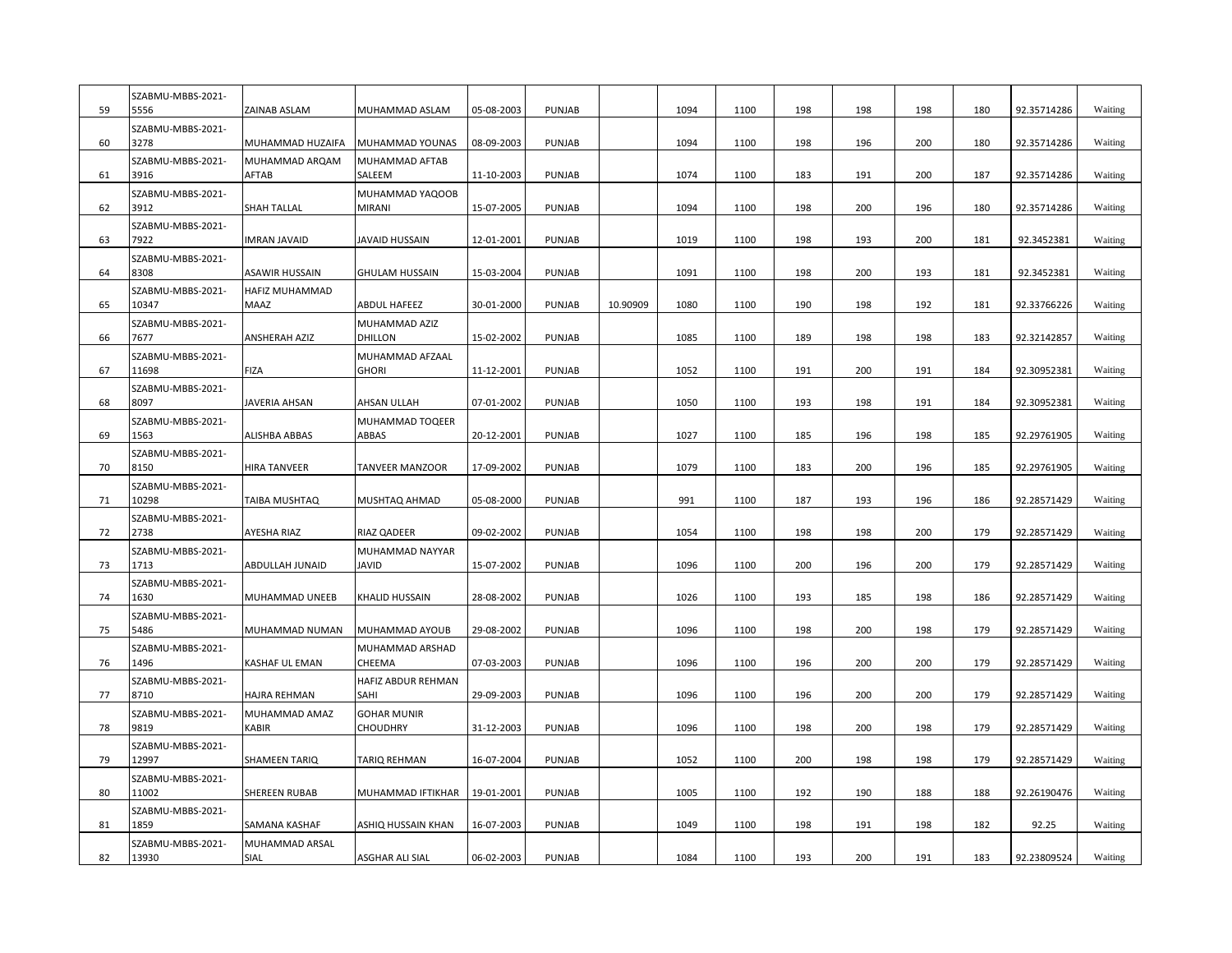| 83  | SZABMU-MBBS-2021-<br>9515  | MUHAMMAD DILSHAD<br>KHADIM       | KHADIM HUSSAIN                   | 10-10-2004 | <b>PUNJAB</b> |             | 1084 | 1100 | 198 | 193 | 193 | 183 | 92.23809524 | Waiting |
|-----|----------------------------|----------------------------------|----------------------------------|------------|---------------|-------------|------|------|-----|-----|-----|-----|-------------|---------|
| 84  | SZABMU-MBBS-2021-<br>12391 | KAMRAN ILYAS                     | MUHAMMAD ILYAS                   | 05-09-2001 | PUNJAB        |             | 1048 | 1100 | 196 | 191 | 191 | 185 | 92.21428571 | Waiting |
| 85  | SZABMU-MBBS-2021-<br>11939 | TAHREEM FATIMA                   | ZAHOOR AHMAD                     | 22-11-2002 | PUNJAB        |             | 1038 | 1100 | 191 | 198 | 189 | 185 | 92.21428571 | Waiting |
| 86  | SZABMU-MBBS-2021-<br>5380  | MARIUM ZAFAR                     | ZAFAR IQBAL                      | 24-03-2003 | PUNJAB        |             | 1020 | 1100 | 198 | 191 | 189 | 185 | 92.21428571 | Waiting |
| 87  | SZABMU-MBBS-2021-<br>4854  | AMNA KHALIQ                      | ABDUL KHALIQ URF<br>KHALID       | 12-07-2003 | PUNJAB        |             | 1052 | 1100 | 200 | 198 | 200 | 178 | 92.21428571 | Waiting |
| 88  | SZABMU-MBBS-2021-<br>9471  | MUHAMMAD ABDUL<br>REHMAN TARIQ   | MUHAMMAD TARIQ<br><b>MUSTAFA</b> | 02-08-2003 | PUNJAB        |             | 1098 | 1100 | 200 | 200 | 198 | 178 | 92.21428571 | Waiting |
| 89  | SZABMU-MBBS-2021-<br>10709 | MOHAMMAD MESAM<br>HAIDER         | RAZA ABBAS NAQVI                 | 10-01-2004 | PUNJAB        |             | 1078 | 1100 | 187 | 193 | 198 | 185 | 92.21428571 | Waiting |
| 90  | SZABMU-MBBS-2021-<br>5297  | AREEJ JAVEID                     | <b>JAVEID IQBAL</b>              | 03-02-2004 | PUNJAB        |             | 1098 | 1100 | 200 | 198 | 200 | 178 | 92.21428571 | Waiting |
| 91  | SZABMU-MBBS-2021-<br>9599  | MAHRUKH NAZIR                    | MUHAMMAD NAZIR                   | 24-04-2002 | PUNJAB        |             | 1029 | 1100 | 199 | 196 | 200 | 179 | 92.20238095 | Waiting |
| 92  | SZABMU-MBBS-2021-<br>6425  | KAYNAT ALLAH DITTA               | <b>ALLAH DITTA</b>               | 02-11-2001 | PUNJAB        |             | 1034 | 1100 | 198 | 196 | 198 | 180 | 92.19047619 | Waiting |
| 93  | SZABMU-MBBS-2021-<br>3560  | FATIMA RIZWAN                    | RIZWAN UL HAQ                    | 13-04-2002 | PUNJAB        |             | 1046 | 1100 | 196 | 198 | 198 | 180 | 92.19047619 | Waiting |
| 94  | SZABMU-MBBS-2021-<br>9493  | AYESHA NAEEM                     | <b>NAEEM ABBAS</b>               | 22-12-2003 | PUNJAB        |             | 1092 | 1100 | 198 | 196 | 198 | 180 | 92.19047619 | Waiting |
| 95  | SZABMU-MBBS-2021-<br>4466  | MUHAMMAD AREEB UL<br>HAQ         | MUHAMMAD IHTSHAM<br>UL HAQ       | 22-07-2004 | PUNJAB        |             | 1092 | 1100 | 196 | 198 | 198 | 180 | 92.19047619 | Waiting |
| 96  | SZABMU-MBBS-2021-<br>8117  | AABROO ZAHRA                     | NAZIM HUSSAIN SHAH               | 02-09-2002 | PUNJAB        |             | 1053 | 1100 | 200 | 200 | 189 | 181 | 92.17857143 | Waiting |
| 97  | SZABMU-MBBS-2021-<br>1416  | UMMARA WAHEED                    | MUHAMMAD WAHEED<br><b>MUGHAL</b> | 15-12-2002 | <b>PUNJAB</b> |             | 1039 | 1100 | 199 | 192 | 198 | 181 | 92.17857143 | Waiting |
| 98  | SZABMU-MBBS-2021-<br>7356  | ARMISH AZIZ                      | ABDUL AZIZ AHMAD                 | 09-04-2003 | PUNJAB        |             | 1063 | 1100 | 200 | 200 | 189 | 181 | 92.17857143 | Waiting |
| 99  | SZABMU-MBBS-2021-<br>3302  | KOMAL ZAHRA                      | TASVEER HUSSAIN                  | 24-09-2004 | <b>PUNJAB</b> |             | 1089 | 1100 | 196 | 200 | 193 | 181 | 92.17857143 | Waiting |
| 100 | SZABMU-MBBS-2021-<br>12412 | AROOJ MANNAN                     | ABDUL MANNAN                     | 07-04-2001 | PUNJAB        |             | 1015 | 1100 | 194 | 199 | 193 | 182 | 92.16666667 | Waiting |
| 101 | SZABMU-MBBS-2021-<br>11592 | SANA-E-UROOJ                     | HAFIZ MUHAMMAD<br>YOUSUF         | 01-04-2004 | <b>PUNJAB</b> |             | 1035 | 1100 | 196 | 196 | 191 | 183 | 92.1547619  | Waiting |
| 102 | SZABMU-MBBS-2021-<br>3631  | MUHAMMAD HUZAIFA<br>RASHEED      | MUHAMMAD RASHEED                 | 16-04-2001 | PUNJAB        | $\mathsf 0$ | 1056 | 1100 | 200 | 200 | 200 | 177 | 92.14285714 | Waiting |
| 103 | SZABMU-MBBS-2021-<br>2692  | HAFIZ MUHAMMAD<br>HANZILA HAMEED | ABDUL HAMEED<br>KHAGGA           | 05-03-2002 | PUNJAB        | 10.90909    | 1096 | 1100 | 198 | 200 | 198 | 177 | 92.14285714 | Waiting |
| 104 | SZABMU-MBBS-2021-<br>3385  | HAMZA IJAZ                       | MUHAMMAD IJAZ                    | 04-07-2002 | PUNJAB        |             | 1072 | 1100 | 196 | 193 | 191 | 184 | 92.14285714 | Waiting |
| 105 | SZABMU-MBBS-2021-<br>9000  | IFRA KHALID                      | KHALID MEHMOOD                   | 31-07-2002 | PUNJAB        |             | 1100 | 1100 | 200 | 200 | 200 | 177 | 92.14285714 | Waiting |
| 106 | SZABMU-MBBS-2021-<br>13386 | HAFIZA KOMAL<br>MAHBOOB          | MAHBOOB ALAM                     | 23-12-2002 | PUNJAB        | 0           | 1100 | 1100 | 200 | 200 | 200 | 177 | 92.14285714 | Waiting |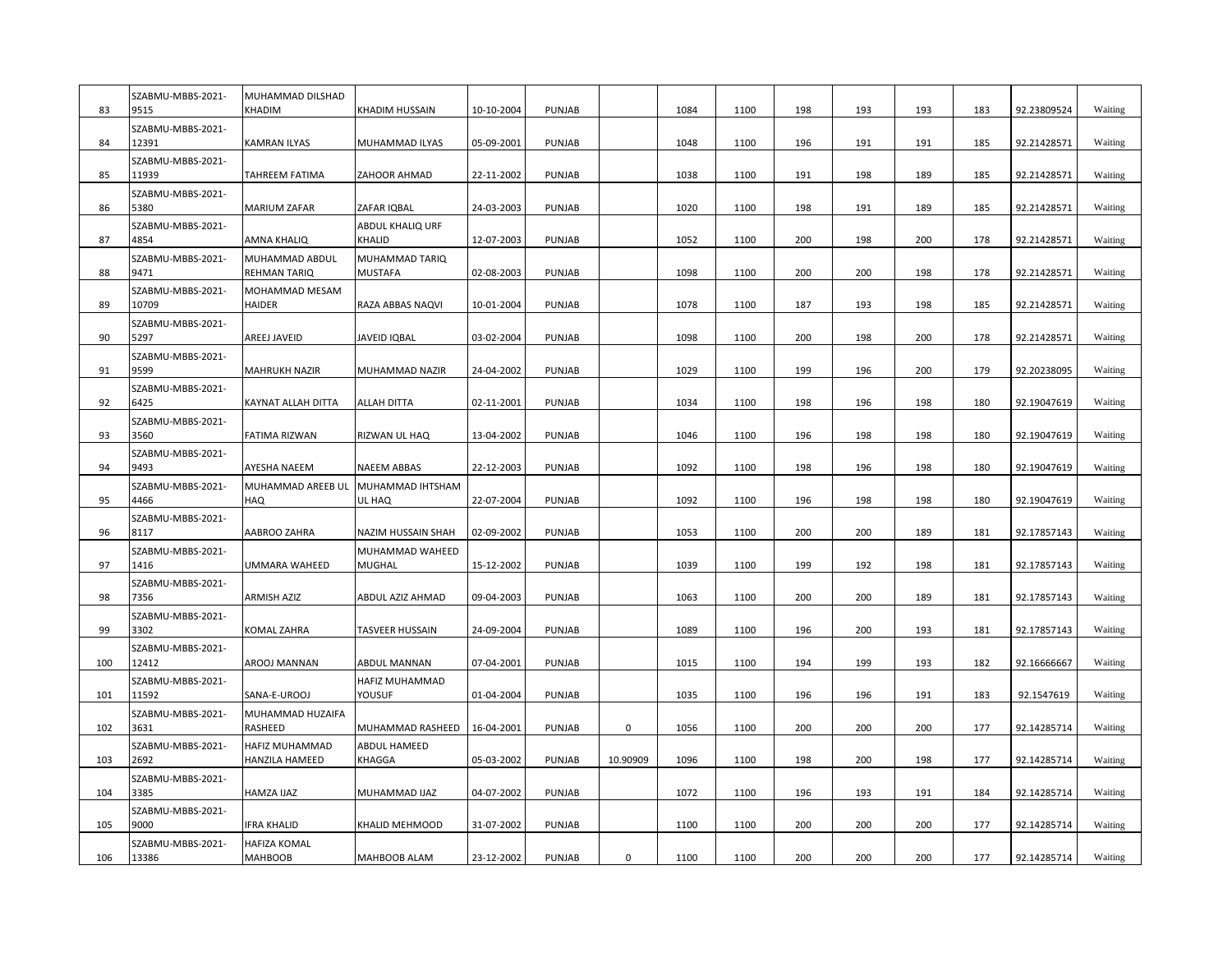| 107 | SZABMU-MBBS-2021-<br>11366 | <b>MATEEN TAHIR</b>                     | MUHAMMAD TAHIR<br><b>KHAN IMRAN</b> | 15-01-2003 | <b>PUNJAB</b> |           | 1100 | 1100 | 200 | 200 | 200 | 177 | 92.14285714 | Waiting |
|-----|----------------------------|-----------------------------------------|-------------------------------------|------------|---------------|-----------|------|------|-----|-----|-----|-----|-------------|---------|
| 108 | SZABMU-MBBS-2021-<br>9242  | FARAZ AHMAD                             | MUHAMMAD SALEEM<br>AKHTAR           | 10-10-2003 | PUNJAB        |           | 1100 | 1100 | 200 | 200 | 200 | 177 | 92.14285714 | Waiting |
| 109 | SZABMU-MBBS-2021-<br>2592  | MUHAMMAD HAMZA<br><b>FIAZ</b>           | <b>FIAZ AHMAD</b>                   | 06-10-2000 | PUNJAB        |           | 1019 | 1100 | 195 | 186 | 193 | 186 | 92.11904762 | Waiting |
| 110 | SZABMU-MBBS-2021-<br>2777  | SYEDA RABIAH SHAHID                     | SHAHID ALI SYED                     | 11-09-2001 | PUNJAB        |           | 1094 | 1100 | 196 | 198 | 200 | 179 | 92.11904762 | Waiting |
| 111 | SZABMU-MBBS-2021-<br>3770  | SYEDA ZUHA NAQVI                        | <b>ABID ALI</b>                     | 23-01-2002 | PUNJAB        |           | 1017 | 1100 | 195 | 186 | 193 | 186 | 92.11904762 | Waiting |
| 112 | SZABMU-MBBS-2021-<br>7415  | SHAHEER AJMAL                           | MUHAMMAD AJMAL                      | 01-11-2002 | PUNJAB        |           | 1080 | 1100 | 197 | 197 | 200 | 179 | 92.11904762 | Waiting |
| 113 | SZABMU-MBBS-2021-<br>7940  | HASHIM AMIR                             | MUHAMMAD AMIR                       | 01-01-2003 | PUNJAB        |           | 1052 | 1100 | 198 | 198 | 198 | 179 | 92.11904762 | Waiting |
| 114 | SZABMU-MBBS-2021-<br>8900  | UMAIR ALI                               | RASHID MEHMOOD                      | 18-05-2003 | PUNJAB        |           | 1048 | 1100 | 200 | 196 | 198 | 179 | 92.11904762 | Waiting |
| 115 | SZABMU-MBBS-2021-<br>8223  | <b>QANDEEL NAWAB</b>                    | MAZHAR FAROOQ                       | 20-10-2003 | PUNJAB        |           | 1074 | 1100 | 191 | 183 | 200 | 186 | 92.11904762 | Waiting |
| 116 | SZABMU-MBBS-2021-<br>12488 | MUHAMMAD AMMAR<br>ASIF                  | MUHAMMAD ASIF<br>SHABBIR            | 05-02-2003 | PUNJAB        | 10.90909  | 1083 | 1100 | 198 | 196 | 189 | 179 | 92.11147179 | Waiting |
| 117 | SZABMU-MBBS-2021-<br>11032 | MUHAMMAD WALEED                         | ZULFIQAR ALI                        | 30-10-2001 | PUNJAB        |           | 1003 | 1100 | 193 | 200 | 178 | 187 | 92.10714286 | Waiting |
| 118 | SZABMU-MBBS-2021-<br>12790 | SYEDA HASNAT ZAHRA                      | SYED MAHMOOD NABI                   | 26-06-2005 | PUNJAB        |           | 1091 | 1100 | 191 | 200 | 200 | 180 | 92.10714286 | Waiting |
| 119 | SZABMU-MBBS-2021-<br>5456  | MUHAMMAD<br>ABUBAKAR JAVED              | MUHAMMAD JAVED<br>IQBAL             | 27-08-2003 | PUNJAB        | $\pmb{0}$ | 1088 | 1100 | 196 | 196 | 196 | 181 | 92.0952381  | Waiting |
| 120 | SZABMU-MBBS-2021-<br>3381  | ZAM ZAM AFZAL BAJWA AFZAL HUSSAIN BAJWA |                                     | 13-09-2003 | PUNJAB        |           | 1088 | 1100 | 196 | 196 | 196 | 181 | 92.0952381  | Waiting |
| 121 | SZABMU-MBBS-2021-<br>3226  | MUHAMMAD AMIR<br>MUNIR                  | MUHAMMAD MUNIR<br>AHMAD             | 10-01-2002 | PUNJAB        |           | 1037 | 1100 | 196 | 200 | 189 | 182 | 92.08333333 | Waiting |
| 122 | SZABMU-MBBS-2021-<br>4676  | CHRIS JERICAL                           | ASHRAF MASIH                        | 05-08-2002 | PUNJAB        |           | 1017 | 1100 | 196 | 193 | 196 | 182 | 92.08333333 | Waiting |
| 123 | SZABMU-MBBS-2021-<br>3405  | HAMZA NAWAZ KHAN                        | SAQIB NAWAZ KHAN                    | 17-10-2002 | PUNJAB        |           | 1008 | 1100 | 199 | 193 | 193 | 182 | 92.08333333 | Waiting |
| 124 | SZABMU-MBBS-2021-<br>1574  | <b>INAM UR REHMAN</b>                   | KHALIL UR REHMAN                    | 01-02-2003 | PUNJAB        |           | 1079 | 1100 | 187 | 200 | 198 | 182 | 92.08333333 | Waiting |
| 125 | SZABMU-MBBS-2021-<br>10612 | HAJIRA AROOJ                            | MUHAMMAD SALEEM                     | 11-08-2003 | PUNJAB        |           | 1085 | 1100 | 200 | 200 | 185 | 182 | 92.08333333 | Waiting |
| 126 | SZABMU-MBBS-2021-<br>2120  | MUHAMMAD UMAR<br>AFZAL                  | MUHAMMAD AFZAL                      | 26-10-2004 | PUNJAB        |           | 1085 | 1100 | 191 | 196 | 198 | 182 | 92.08333333 | Waiting |
| 127 | SZABMU-MBBS-2021-<br>1204  | MUHAMMAD UMAIR                          | <b>GHULAM MUSTAFA</b>               | 05-06-2005 | PUNJAB        |           | 1085 | 1100 | 191 | 198 | 196 | 182 | 92.08333333 | Waiting |
| 128 | SZABMU-MBBS-2021-<br>4732  | MUHAMMAD JUNAID<br>MADNI                | CH. KHALID IQBAL<br><b>MUSSARAT</b> | 27-11-2003 | PUNJAB        | 10.90909  | 1066 | 1100 | 193 | 185 | 196 | 182 | 92.0757575  | Waiting |
| 129 | SZABMU-MBBS-2021-<br>1934  | SHAMAEM TARIQ                           | TARIQ MEHMOOD<br>QURESHI            | 14-07-2002 | FEDERAL       |           | 1082 | 1100 | 193 | 198 | 191 | 183 | 92.07142857 | Waiting |
| 130 | SZABMU-MBBS-2021-<br>6797  | <b>HUSSAIN AHMED</b><br>WAHEED          | <b>ABDUL WAHEED</b>                 | 06-09-2003 | PUNJAB        | 10.90909  | 1071 | 1100 | 187 | 193 | 191 | 183 | 92.06385274 | Waiting |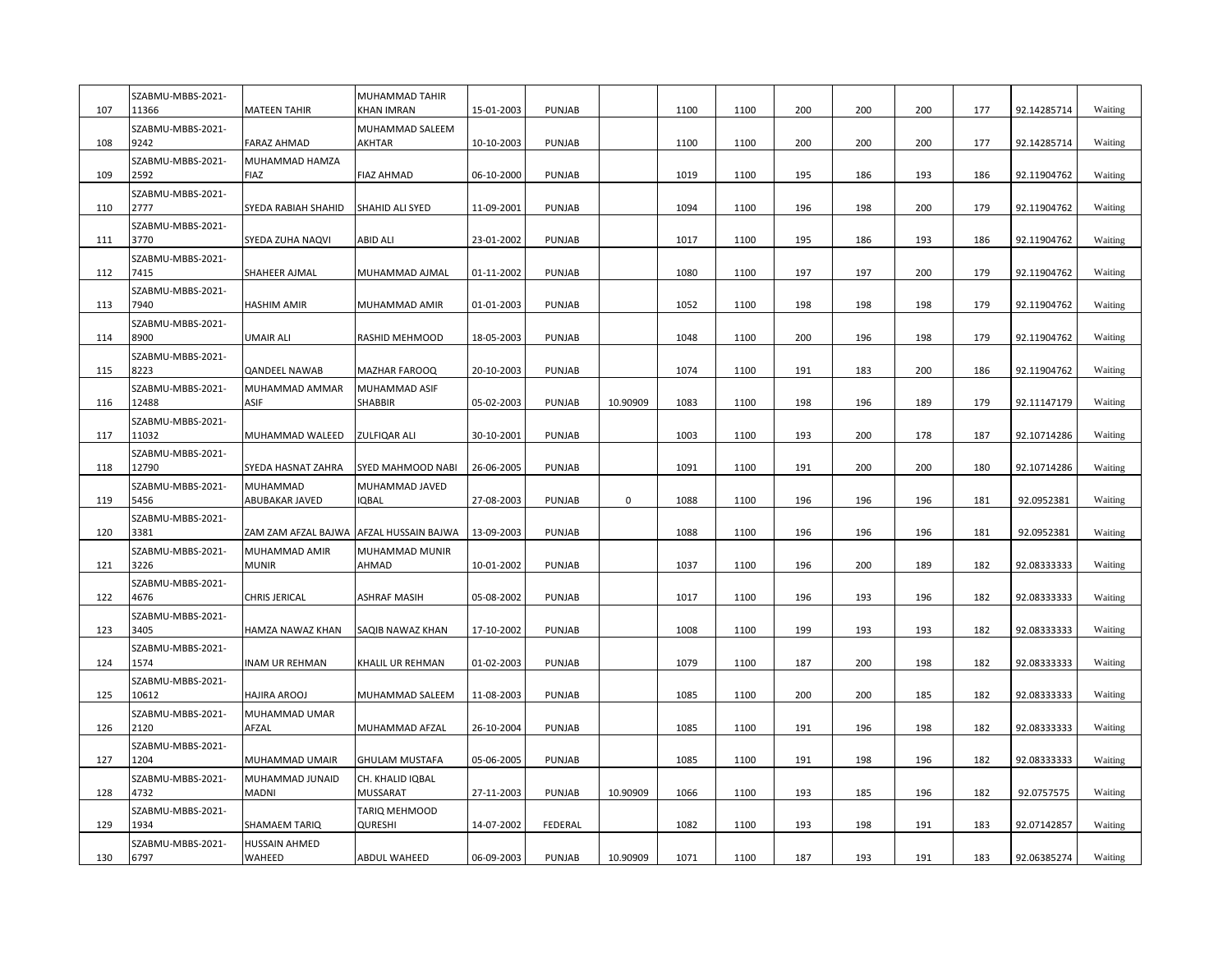| 131 | SZABMU-MBBS-2021-<br>6990  | HUSSAIN QAYYUM                        | ABDUL QAYYUM               | 01-11-2000 | PUNJAB | 1061 | 1100 | 196 | 198 | 185 | 184 | 92.05952381 | Waiting |
|-----|----------------------------|---------------------------------------|----------------------------|------------|--------|------|------|-----|-----|-----|-----|-------------|---------|
| 132 | SZABMU-MBBS-2021-<br>4604  | SYEDA FADAK ZAHRA<br>HUJJAT           | SYED QAMAR RAZA<br>SHERAZI | 07-07-2004 | PUNJAB | 1039 | 1100 | 185 | 198 | 196 | 184 | 92.05952381 | Waiting |
| 133 | SZABMU-MBBS-2021-<br>2335  | <b>HAROON SOHAIL</b><br>JEHANGIR      | MUHAMMAD SOHAIL            | 30-01-2002 | PUNJAB | 1038 | 1100 | 200 | 198 | 198 | 178 | 92.04761905 | Waiting |
| 134 | SZABMU-MBBS-2021-<br>5010  | ALI ASAD                              | RIAZ AHMAD                 | 29-03-2002 | PUNJAB | 1076 | 1100 | 200 | 180 | 196 | 185 | 92.04761905 | Waiting |
| 135 | SZABMU-MBBS-2021-<br>5282  | HASSAN FAROOQ                         | FAROOQ IJAZ                | 19-08-2002 | PUNJAB | 1096 | 1100 | 200 | 196 | 200 | 178 | 92.04761905 | Waiting |
| 136 | SZABMU-MBBS-2021-<br>12554 | MUHAMMAD SAIF ALI<br>TAHIR            | TAHIR MEHMOOD              | 13-09-2002 | PUNJAB | 1096 | 1100 | 198 | 200 | 198 | 178 | 92.04761905 | Waiting |
| 137 | SZABMU-MBBS-2021-<br>13265 | NISHA FATIMA                          | NISAR HUSSAIN              | 20-09-2002 | PUNJAB | 1020 | 1100 | 187 | 196 | 193 | 185 | 92.04761905 | Waiting |
| 138 | SZABMU-MBBS-2021-<br>5710  | KASHAF UL KHAIR                       | <b>BABAR HUSSAIN KHAN</b>  | 26-06-2003 | PUNJAB | 1096 | 1100 | 200 | 198 | 198 | 178 | 92.04761905 | Waiting |
| 139 | SZABMU-MBBS-2021-<br>12873 | MUHAMMAD SAMEER                       | MUHAMMAD AZAM              | 10-10-2003 | PUNJAB | 1096 | 1100 | 200 | 198 | 198 | 178 | 92.04761905 | Waiting |
| 140 | SZABMU-MBBS-2021-<br>4219  | MANALA ARSHAD                         | MUHAMMAD ARSHAD            | 07-12-2003 | PUNJAB | 1096 | 1100 | 198 | 200 | 198 | 178 | 92.04761905 | Waiting |
| 141 | SZABMU-MBBS-2021-<br>4948  | ZAIN SHAHZAD                          | SHAHZAD RAUF               | 08-12-2003 | PUNJAB | 1076 | 1100 | 198 | 178 | 200 | 185 | 92.04761905 | Waiting |
| 142 | SZABMU-MBBS-2021-<br>4971  | <b>NASIR MEHBOOB</b>                  | MEHBOOB UR REHMAN          | 17-01-2004 | PUNJAB | 1076 | 1100 | 198 | 198 | 180 | 185 | 92.04761905 | Waiting |
| 143 | SZABMU-MBBS-2021-<br>4516  | USMAN SIKANDAR                        | SIKANDAR HAYAT             | 15-12-2004 | PUNJAB | 1096 | 1100 | 196 | 200 | 200 | 178 | 92.04761905 | Waiting |
| 144 | SZABMU-MBBS-2021-<br>1714  | ABU BAKAR ASIM                        | ASIM RAZA FAROOQ           | 05-03-2002 | PUNJAB | 1022 | 1100 | 185 | 192 | 196 | 186 | 92.03571429 | Waiting |
| 145 | SZABMU-MBBS-2021-<br>4776  | MUSADIQ HAROON                        | MUHAMMAD SHAFIQ            | 30-09-2004 | PUNJAB | 1093 | 1100 | 193 | 200 | 200 | 179 | 92.03571429 | Waiting |
| 146 | SZABMU-MBBS-2021-<br>8758  | RIDA SALEEM                           | MUHAMMAD SALEEM<br>QURESHI | 01-01-2001 | PUNJAB | 1000 | 1100 | 187 | 186 | 197 | 187 | 92.02380952 | Waiting |
| 147 | SZABMU-MBBS-2021-<br>10859 | HADIA SAEED IMRAN ALI SAEED IMRAN ALI |                            | 17-07-2001 | PUNJAB | 1028 | 1100 | 196 | 190 | 184 | 187 | 92.02380952 | Waiting |
| 148 | SZABMU-MBBS-2021-<br>1803  | ALI SHER                              | JAVED IQBAL                | 17-05-2002 | PUNJAB | 1018 | 1100 | 196 | 198 | 196 | 180 | 92.02380952 | Waiting |
| 149 | SZABMU-MBBS-2021-<br>4558  | AHMED HASSAN                          | SAQIB SARDAR               | 08-12-2002 | PUNJAB | 1087 | 1100 | 193 | 198 | 196 | 181 | 92.01190476 | Waiting |
| 150 | SZABMU-MBBS-2021-<br>9410  | <b>AQDAS IMAM</b>                     | MALIK IMAM BAKHSH          | 14-12-2002 | PUNJAB | 1021 | 1100 | 196 | 193 | 198 | 181 | 92.01190476 | Waiting |
| 151 | SZABMU-MBBS-2021-<br>3721  | MOHAMMAD IHSAAN<br>AHMAD              | SHABBIR AHMAD              | 03-01-2003 | PUNJAB | 1046 | 1100 | 196 | 199 | 192 | 181 | 92.01190476 | Waiting |
| 152 | SZABMU-MBBS-2021-<br>5410  | MIDHAT ZAHRA                          | SYED GHAZANFAR<br>ABBAS    | 01-10-2003 | PUNJAB | 1063 | 1100 | 198 | 191 | 198 | 181 | 92.01190476 | Waiting |
| 153 | SZABMU-MBBS-2021-<br>9254  | MUHAMMAD AMEER<br>HAMZA               | SHAHZAD GUL SUMRA          | 06-10-2004 | PUNJAB | 1087 | 1100 | 193 | 196 | 198 | 181 | 92.01190476 | Waiting |
| 154 | SZABMU-MBBS-2021-<br>6397  | MAHNOOR IMRAN                         | <b>IMRAN HUSSAIN</b>       | 25-12-2000 | PUNJAB | 1020 | 1100 | 194 | 198 | 192 | 182 | 92          | Waiting |
|     |                            |                                       |                            |            |        |      |      |     |     |     |     |             |         |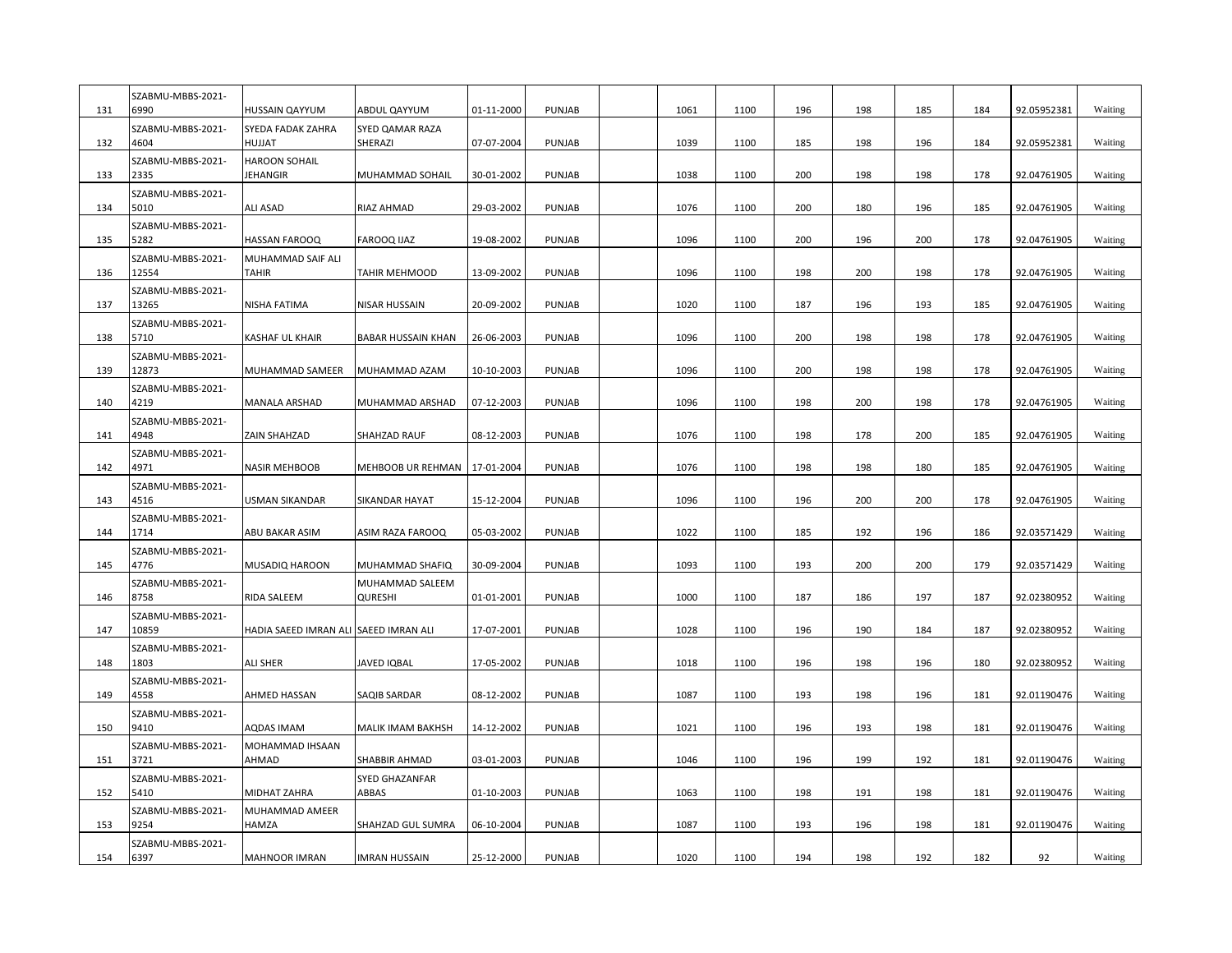| FGE                  |                            |                                     |                                   |            |               |      |      |     |     |     |     |             |                           |
|----------------------|----------------------------|-------------------------------------|-----------------------------------|------------|---------------|------|------|-----|-----|-----|-----|-------------|---------------------------|
| 1                    | SZABMU-MBBS-2021-<br>8150  | HIRA TANVEER                        | <b>TANVEER MANZOOR</b>            | 17-09-2002 | PUNJAB        | 1079 | 1100 | 183 | 200 | 196 | 185 | 92.29761905 | Provisionally<br>Selected |
| 2                    | SZABMU-MBBS-2021-<br>9599  | <b>MAHRUKH NAZIR</b>                | MUHAMMAD NAZIR                    | 24-04-2002 | PUNJAB        | 1029 | 1100 | 199 | 196 | 200 | 179 | 92.20238095 | Provisionally<br>Selected |
| 3                    | SZABMU-MBBS-2021-<br>3560  | <b>FATIMA RIZWAN</b>                | RIZWAN UL HAQ                     | 13-04-2002 | PUNJAB        | 1046 | 1100 | 196 | 198 | 198 | 180 | 92.19047619 | Provisionally<br>Selected |
| 4                    | SZABMU-MBBS-2021-<br>7356  | <b>ARMISH AZIZ</b>                  | ABDUL AZIZ AHMAD                  | 09-04-2003 | PUNJAB        | 1063 | 1100 | 200 | 200 | 189 | 181 | 92.17857143 | Provisionally<br>Selected |
| 5                    | SZABMU-MBBS-2021-<br>7525  | MASOOMA SADIQUE                     | MOHAMMAD SADIQUE                  | 06-05-2003 | SINDH-R       | 1091 | 1100 | 191 | 200 | 200 | 180 | 92.10714286 | Provisionally<br>Selected |
| 6                    | SZABMU-MBBS-2021-<br>4558  | AHMED HASSAN                        | <b>SAQIB SARDAR</b>               | 08-12-2002 | PUNJAB        | 1087 | 1100 | 193 | 198 | 196 | 181 | 92.01190476 | Provisionally<br>Selected |
| $\overline{7}$       | SZABMU-MBBS-2021-<br>4598  | <b>FANILA TANVEER</b>               | <b>TANVEER AHMAD</b><br>AWAN      | 04-12-2003 | PUNJAB        | 1081 | 1100 | 187 | 198 | 196 | 183 | 91.98809524 | Provisionally<br>Selected |
| 8                    | SZABMU-MBBS-2021-<br>11981 | MUHAMMAD OMAR<br>KHAN               | <b>FARUQ ALI KHAN</b>             | 26-02-2003 | PUNJAB        | 1092 | 1100 | 196 | 200 | 196 | 179 | 91.95238095 | Provisionally<br>Selected |
| 9                    | SZABMU-MBBS-2021-<br>9392  | <b>SANYA NOMAN</b>                  | NOMAN NAZIR AHMAD                 | 27-11-2002 | PUNJAB        | 1065 | 1100 | 185 | 191 | 193 | 187 | 91.94047619 | Provisionally<br>Selected |
| 10                   | SZABMU-MBBS-2021-<br>7120  | <b>HUMAIRA BATOOL</b>               | MUHAMMAD ASLAM                    | 03-06-2001 | PUNJAB        | 1002 | 1100 | 198 | 194 | 192 | 181 | 91.76190476 | Waiting                   |
| 11                   | SZABMU-MBBS-2021-<br>12881 | AJLAL HAIDER SUBHANI                | MUHAMMAD AKMAL                    | 12-12-2002 | <b>PUNJAB</b> | 1084 | 1100 | 193 | 198 | 193 | 181 | 91.76190476 | Waiting                   |
| 12                   | SZABMU-MBBS-2021-<br>12645 | KHADIJA AZEEM                       | MUHAMMAD FARRUKH<br>KAMAL         | 24-03-2002 | <b>PUNJAB</b> | 1049 | 1100 | 199 | 194 | 199 | 178 | 91.71428571 | Waiting                   |
| 13                   | SZABMU-MBBS-2021-<br>9685  | FATIMA NOOR ALAM                    | <b>MASROOR ALAM</b>               | 31-07-2003 | PUNJAB        | 1094 | 1100 | 196 | 198 | 200 | 177 | 91.64285714 | Waiting                   |
| 14                   | SZABMU-MBBS-2021-<br>12046 | <b>MINAL MOBIN</b>                  | AHMAD MOBIN                       | 27-09-2004 | PUNJAB        | 1094 | 1100 | 198 | 200 | 196 | 177 | 91.64285714 | Waiting                   |
| 15                   | SZABMU-MBBS-2021-<br>5733  | AMNA AHMAD                          | AHMAD HUSSAIN                     | 21-09-2002 | PUNJAB        | 1091 | 1100 | 191 | 200 | 200 | 178 | 91.63095238 | Waiting                   |
| 16                   | SZABMU-MBBS-2021-<br>9235  | <b>GHALIA FATIMA</b>                | <b>SYED NAEEM HAIDER</b><br>ZAIDI | 24-03-2003 | PUNJAB        | 1039 | 1100 | 198 | 198 | 195 | 178 | 91.63095238 | Waiting                   |
| 17                   | SZABMU-MBBS-2021-<br>2857  | ZAINAB JAWAD                        | <b>JAWAD ALI</b>                  | 16-06-2003 | PUNJAB        | 1091 | 1100 | 198 | 200 | 193 | 178 | 91.63095238 | Waiting                   |
| 18                   | SZABMU-MBBS-2021-<br>3386  | <b>AIZA HAROON</b>                  | <b>HAROON JAVAID</b>              | 01-09-2004 | PUNJAB        | 1085 | 1100 | 193 | 196 | 196 | 180 | 91.60714286 | Waiting                   |
| 19                   | SZABMU-MBBS-2021-<br>8259  | <b>ISHA RAFIQ</b>                   | MUHAMMAD RAFIQ                    | 14-09-2001 | FEDERAL       | 1011 | 1100 | 199 | 195 | 199 | 177 | 91.55952381 | Waiting                   |
| 20                   | SZABMU-MBBS-2021-<br>5405  | SAEED UR REHMAN LALI IFTIKHAR AHMAD |                                   | 19-01-2003 | PUNJAB        | 1041 | 1100 | 200 | 200 | 193 | 177 | 91.55952381 | Waiting                   |
| 21                   | SZABMU-MBBS-2021-<br>1821  | <b>TANZEELA FATIMA</b>              | <b>ARSHAD HUSSAIN</b>             | 19-10-2002 | PUNJAB        | 1078 | 1100 | 185 | 200 | 193 | 182 | 91.5        | Waiting                   |
| <b>Foreign Seats</b> |                            |                                     |                                   |            |               |      |      |     |     |     |     |             |                           |